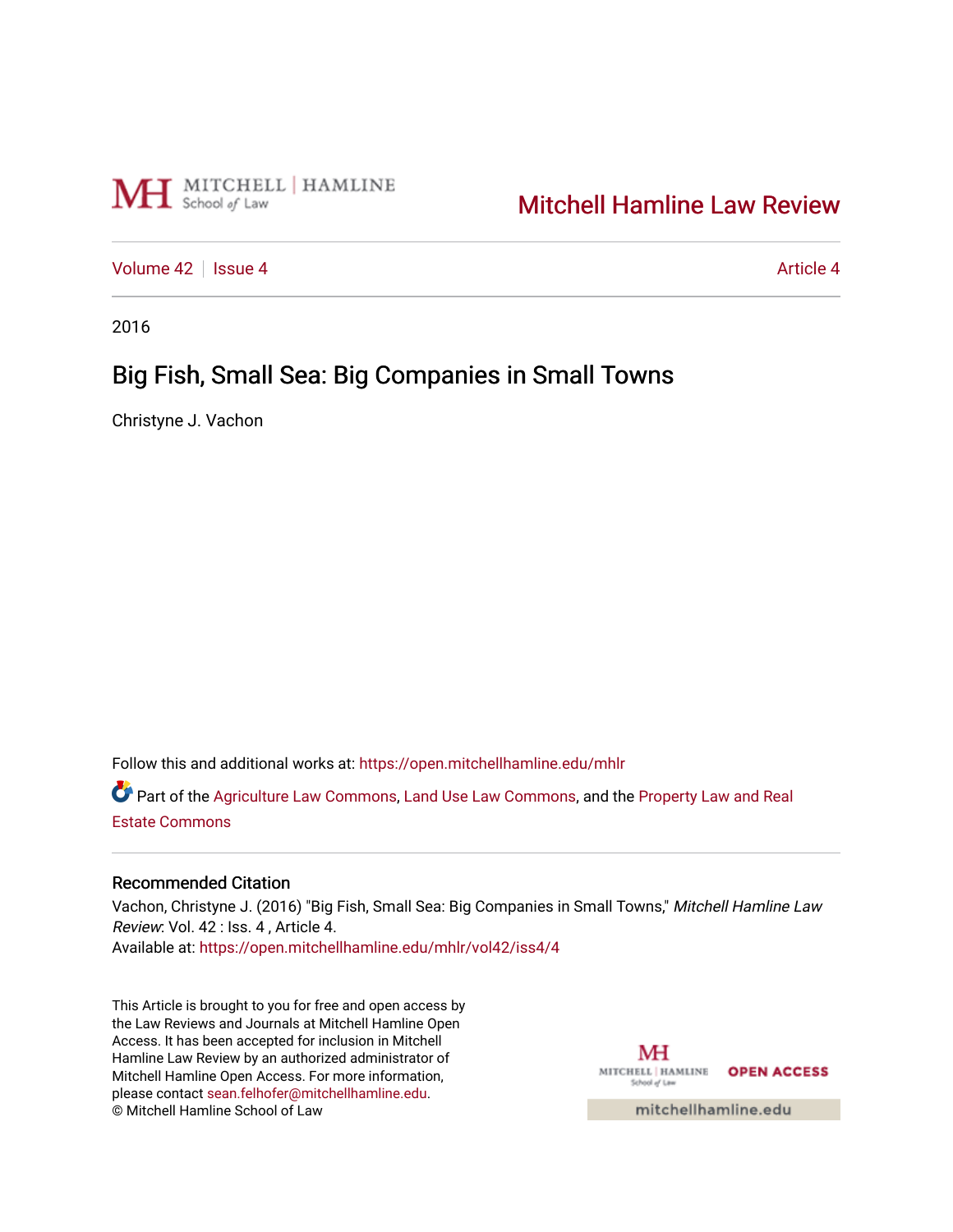## **BIG FISH, SMALL SEA: BIG COMPANIES IN SMALL TOWNS**

Christyne J. Vachon†

| Shopping in Small Towns and Rural Communities1109<br>A.        |  |
|----------------------------------------------------------------|--|
| B. What Is It About the Big Fish and Little Sea? 1111          |  |
| C. Does This Big Fish Really Stink? The Wal-Mart Effect and    |  |
|                                                                |  |
| RECOMMENDATIONS FOR THE SMALL FISH AND SMALL SEA 1121          |  |
| A. General Recommendations: Some Tools in the Tackle Box. 1121 |  |
|                                                                |  |
|                                                                |  |
|                                                                |  |
|                                                                |  |
|                                                                |  |
|                                                                |  |

 <sup>†</sup> Christyne J. Vachon is a research fellow with the University of North Dakota School of Law, where she has also served as an assistant professor of law. She is currently based in Massachusetts, where she has conducted her research for this article. Her scholarship examines areas of interplay between business governance and ethics. She has practiced in for-profit and nonprofit law for large and small business entities. She would like to thank the University of North Dakota School of Law; Afra Afsharipour, Professor at UC Davis School of Law; and Joan Heminway, W.P. Toms Distinguished Professor at University of Tennessee College of Law for their comments on prior versions of this article. She also thanks Alexandra Sickler, Assistant Professor of Law at the University of North Dakota School of Law for brainstorming sessions.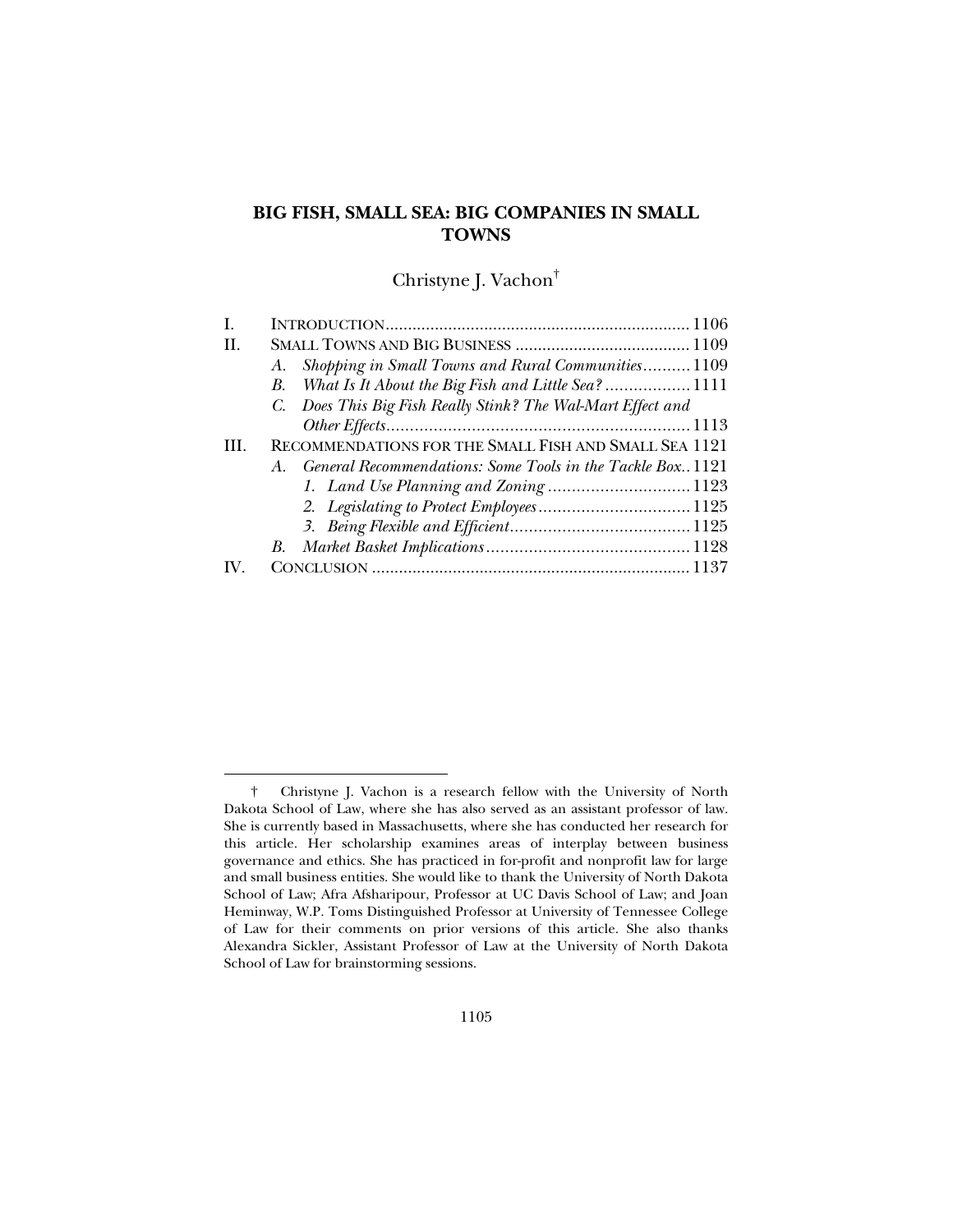#### I. INTRODUCTION

*It is not that I don't have a fear of sharks, it is that I have a respect for them, so that I know any more than if I were to go into the jungle, I would have a fear of tigers, that I would try to lower the odds.* 

*– Peter Benchley (author of* Jaws*)* 

Sharks are fish, big fish that are apex predators;<sup>1</sup> yet, people and smaller fish still swim in the sea. "As the most powerful type of nongovernmental organization in the United States today and as the most dynamic form of organization in the world, the large corporation has enormous potential to affect communities for better or for worse."<sup>2</sup> What does this mean for small communities when a large company comes to town? The common dialogue when a large company comes to a small town involves a cost benefit analysis regarding their presence.<sup>3</sup> The introduction of a big superstore or big company headquarters implicates questions regarding: the impact of having the business as a community member (a neighbor, so to speak); the effect on local people (merchants, employees, children, etc.); the repercussions for local businesses, the changes to local law, rules, and regulations; the influence on the use of local resources (including environmental); managing allocation of funding; and the list continues.<sup>4</sup> "Big box stores can be a blessing in that they often act as an anchor for further commercial development. However, some planners also criticize them for diminishing the unique feel of small towns."<sup>5</sup>

 <sup>1.</sup> *Sharks' Role in the Oceans*, SHARKSAVERS, http://www.sharksavers.org/en /education/the-value-of-sharks/sharks-role-in-the-ocean (last visited May 28, 2016).

 <sup>2.</sup> STEPHEN HALEBSKY, SMALL TOWNS AND BIG BUSINESS: CHALLENGING WAL-MART SUPERSTORES 4–5 (2009).

 <sup>3.</sup> *Id.* at 4.

 <sup>4.</sup> *Id.*

 <sup>5.</sup> Meg White, *Small Town, Big Ideas*, REALTOR MAG., Apr. 2013, http:// realtormag.realtor.org/news-and-commentary/feature/article/2013/04/small -towns-big-ideas (providing guidance to commercial real estate practitioners).

In revitalizing a commercial corridor such as Ogden Avenue, which stretches from the Goose Island neighborhood of Chicago into the exurbia of the city's outer metro area, a one-size-fits-all approach just won't cut it. By the time Ogden transforms into Route 34 in Oswego, [Illinois], the corridor is much more oriented to big-box stores and automobile traffic. The challenge for Rod Zenner, Oswego's community development director, is to attract high-profile retail while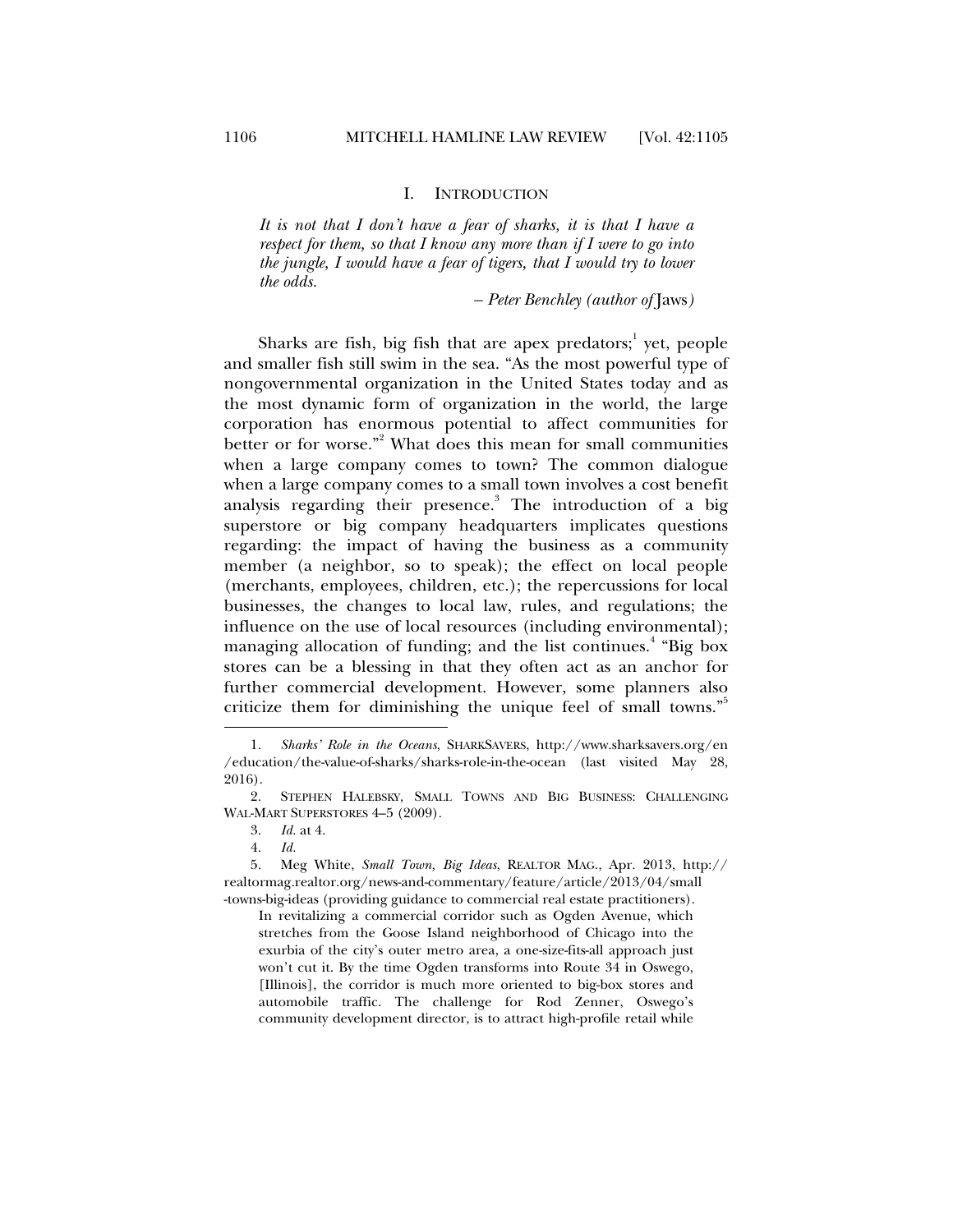These considerations are all important, and as meaningful aspects of local business governance decisions, this article addresses the issues.

One argument against large companies coming to town identifies the infiltration of that company into community living as problematic.<sup>6</sup> "While some accept this state of affairs as simply the nature of modern society, others object to what they perceive as a process of corporate colonization that is occurring without their input or approval."<sup>7</sup> Further, large companies, particularly the large retailers, carry the label of driving out local competition in these small communities.<sup>8</sup> Despite this perspective, local officials in some small communities may actually campaign to bring the large companies to town.<sup>9</sup> Benefits include more jobs, better prices, and more purchasing options in the case of retailers. "It is important to note that the benefits of big box retailing, and the reasons they continue to be [developed], is that they offer low prices and 'great conveniences for  $\dots$  an increasingly time-deprived society.'"<sup>10</sup> So often local governments and private-sector decision makers do not factor in the benefits of establishing a development plan to

*Id.* 

j

6. HALEBSKY, *supra* note 2, at 4.

It is not unusual for local independent businesses to be perceived as failing to operate in the best interest of the community. In fact, the case studies in this book reveal that many small retailers are rather unpopular with some of their fellow townspeople, who accuse them of charging high prices, stocking out-of-style merchandise, providing shoddy service, hiring only their relatives and friends, and having limited hours.

*Id.* at 5.

7. *Id.* at 4.

 8. Kenneth E. Stone, *Impact of the Wal-Mart Phenomenon on Rural Communities*, *in* INCREASING UNDERSTANDING OF PUBLIC PROBLEMS AND POLICIES 189, 199 (Farm Foundation 1997), http://ageconsearch.umn.edu/bitstream/17713 /1/ar970189.pdf ("Studies in Iowa have shown that some towns below 5000 population have lost nearly half their retail trade in the last [thirteen] years.").

 9. *Id.* "Representatives from the outlying smaller towns have the least representation in this decision making process and, consequently, they suffer the greatest losses." *Id.*

 10. *Big Box Retail*, NEW ROCHELLE STUDIO, http://www.columbia.edu/itc /architecture/bass/newrochelle/extra/big\_box.html (last visited May 28, 2016).

still maintaining the character of the community. To accomplish this goal, Zenner works to create "unifying architecture" for strip mall developments with names like "Prairie Market" and "Oswego Commons."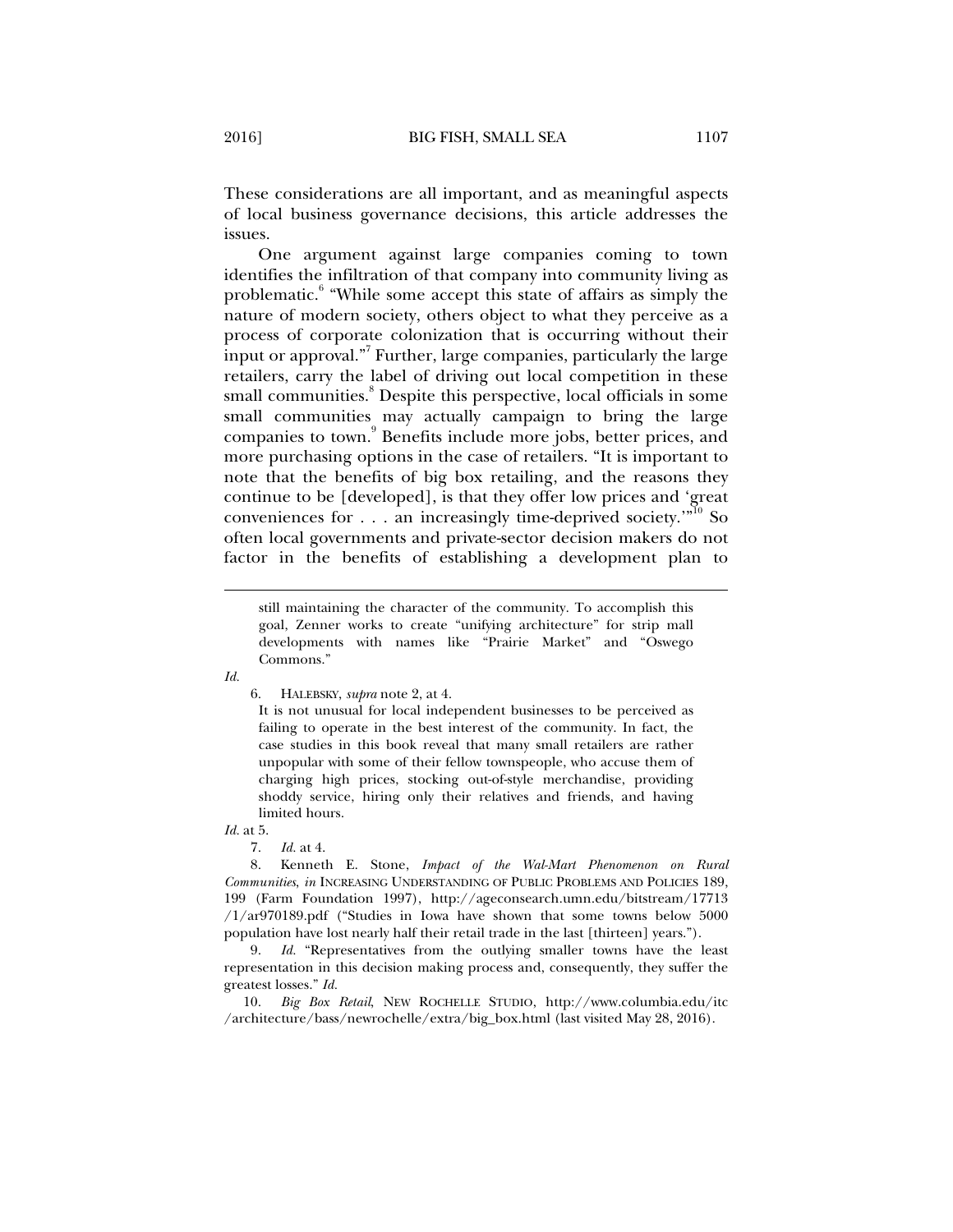respond to economic, social, and environmental concerns.<sup>11</sup> Acting individually or as a united guild in this planning process improves outcomes. This article addresses the benefits of stakeholders making the governance decision to work together, and proactively recognizing the importance of the employees and consumers working in concert. Similarly, local government actors may have a narrowed vision, focusing only on concerns of appearance, aesthetics, and generating taxes.<sup>12</sup> Both local governments and private-sector decision makers have ignored the benefit of developing a retail plan and specific proactive policies.<sup>13</sup> When these types of development plans are analyzed, the analysis usually does not include reference to more than the power of the community at large or the individual local businesses.<sup>1</sup>

This article will first briefly set forth the common characteristics of small communities and the aspects that draw business.<sup>15</sup> Next, the article will provide information about big businesses and the impacts they have on small communities, with an emphasis on the Wal-Mart effect.<sup>16</sup> This article provides recommendations for governance decisions from the perspective of the small business owner in the small community, which should be considered tools for the small business in its governance-decision tackle box.<sup>17</sup> When a small business faces the potential (or already existing) entrance of a big fish into the small sea, this article offers considerations for the business' management and board to consider when making decisions related to allocation of resources.18 This article emphasizes that for a more beneficial transition, particularly for local businesses, decision makers should focus efforts on collaborating their planning with other local businesses and the local government.<sup>19</sup>

 <sup>11.</sup> Bruce H. Ozuduru & Jean-Michel Guldmann, *Retail Location and Urban Resilience: Towards a New Framework for Retail Policy*, 6 S.A.P.I.EN.S. 1, 2 (2013).

 <sup>12.</sup> *Id.*

 <sup>13.</sup> *Id.*

 <sup>14.</sup> *See infra* Section III.A.

 <sup>15.</sup> *See infra* Section II.A.

 <sup>16.</sup> *See infra* Sections II.B–.C.

 <sup>17.</sup> *See infra* Section III.A.

 <sup>18.</sup> *See infra* Section III.A.3.

 <sup>19.</sup> Ozuduru & Guldmann, *supra* note 11, at 2 (indicating that through "collaborat[ion] with public sector decision-makers . . . sustainable urban development will be enhanced"); *see infra* Section III.A.1.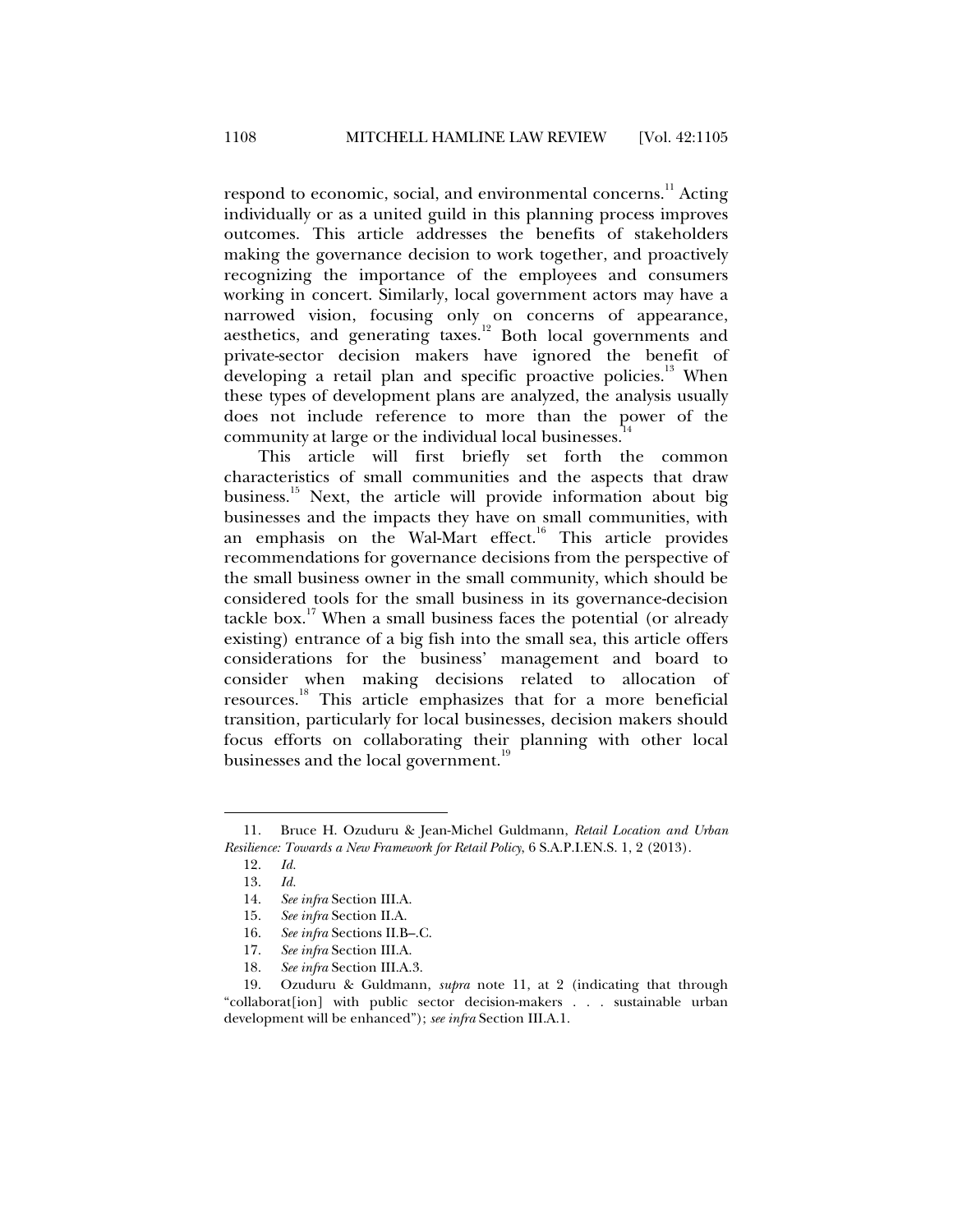2016] BIG FISH, SMALL SEA 1109

Moreover, this article emphasizes that one key tool that has been ignored, and should be an integral part of management's and the board's informed decision making, is the power of the employees who will work in the large company and the consumers who will shop there.<sup>20</sup> To this end, this article will set forth the relevant details of the Market Basket Supermarket events from summer 2013, which most notably demonstrate the power flexed by the non-unionized employees and its customers. $21$  In light of the strength of the impact of the actions of the other stakeholders, including employees, customers, and the community, this article will conclude with an examination of the inter-related interests of these various stakeholder actions in a small community.<sup>22</sup>

### II. SMALL TOWNS AND BIG BUSINESS

This section examines the qualities of small communities, and explores why big companies, the big fish, may swim in the small sea of a small community.<sup>23</sup> The section will examine the actual impact that some big companies have brought to these communities—for better or worse.

### *A. Shopping in Small Towns and Rural Communities*

Historians attribute the rise of urban centers in the United States to the infiltration of the railroad.<sup>24</sup> With the start of the nineteenth century, the draw of urban centers fueled the rise of big business.<sup>25</sup> During the early 1900s, technology became the fuel to spur on big business.<sup>26</sup> Retail provides shoppers access to an increasing variety of goods and services, offers jobs to locals, generates local government taxes, encourages a certain type of neighborhood development, and helps to create "a sense of urban life vitality."<sup>27</sup>

In the 1950s and 1960s, shopping malls began popping up in the larger centers of trade and changed the American approach to

 <sup>20.</sup> *See infra* Section III.B.

 <sup>21.</sup> *See infra* Section III.B.

 <sup>22.</sup> *See infra* Part IV.

 <sup>23.</sup> *See infra* Section II.A.

 <sup>24.</sup> Alfred D. Chandler, Jr., *The Beginnings of "Big Business" in American Industry*, 33 BUS. HIST. REV. 1, 2 (1959).

 <sup>25.</sup> *Id.* at 5–6.

*Id.* at 2.

 <sup>27.</sup> Ozuduru & Guldmann, *supra* note 11, at 2.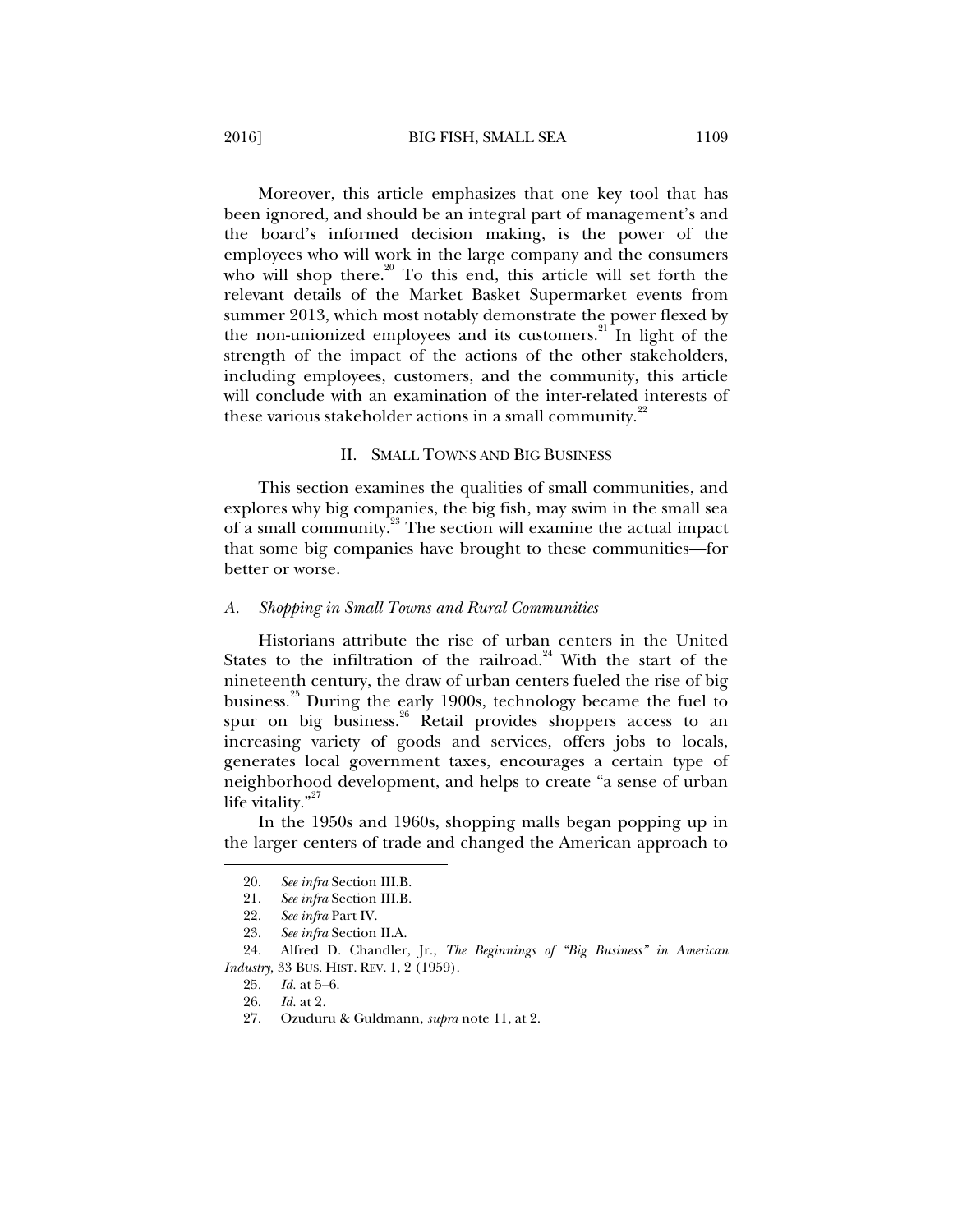shopping.<sup>28</sup> Rural residents found malls attractive for the wide selections, accessibility, parking affordability and availability, comfortable climate, and longer hours of operation.<sup>29</sup> As major forces in the determination of human activity, residential living and retail shopping experiences are the first activities to splinter off and move away from the city center.<sup>30</sup> Researchers have attributed the sometimes irreversible demise of the community "downtown" to the growth of shopping malls. $31$  Shopping malls drew the shoppers from downtown to the mall, referred to as an "adjustment of traditional city-center retailers."<sup>32</sup> The impact of shopping malls continues today. It is, however, varied and includes the degradation of the mall to complete inoperability, which plays a key part in reigniting the interest in and success of the downtown.<sup>33</sup>

The emphasis on shopping malls shifted in the late 1960s as discount department stores started to appear.<sup>34</sup> "Discernible patterns of integration, combination, diversification, and administration influenced and were influenced by the rise of huge companies and oligopolistic industries. Price competition yielded to other weapons, and the economy adjusted to make room for the young giants in its midst."<sup>35</sup> Now, when big businesses come to town, the impact shows most frequently in retail, restaurants, and lodging.<sup>36</sup> Drawn to small towns, for instance, Wal-Mart, the world's largest retailer, made its headquarters in Bentonville, Arkansas.<sup>37</sup>

j

32. Ozuduru & Guldmann, *supra* note 11, at abstract.

 33. *Id.* at 1 ("At the same time, the number of dead malls has been increasing in developed and developing countries, and in particular in the U.S., showing that large-scale shopping venues also need strategies for adaptation and change.").

 34. Stone, *supra* note 8, at 189–90. Actually, Target, K-Mart, and Wal-Mart all started in 1962. *Id*.

These were not the first discount department stores, but they turned out to be the largest chains. The three companies expanded in completely different ways, however. K Mart initially located stores in relatively large communities and spread rapidly across the United States and Canada and within six or eight years had become a truly national chain.

*Id*. (citing *Discount of the Decade*, DISCOUNT STORE NEWS (Dec. 1989)).

- 35. Chandler, *supra* note 24, at 1.
- 36. *See* HALEBSKY, *supra* note 2, at 4.
- 37. *Small Towns with the Biggest Business*, 24/7 WALL ST. (Sept. 27, 2012,

 <sup>28.</sup> Stone, *supra* note 8, at 189.

 <sup>29.</sup> *Id.*

 <sup>30.</sup> Ozuduru & Guldmann, *supra* note 11, at 2.

 <sup>31.</sup> Stone, *supra* note 8, at 189.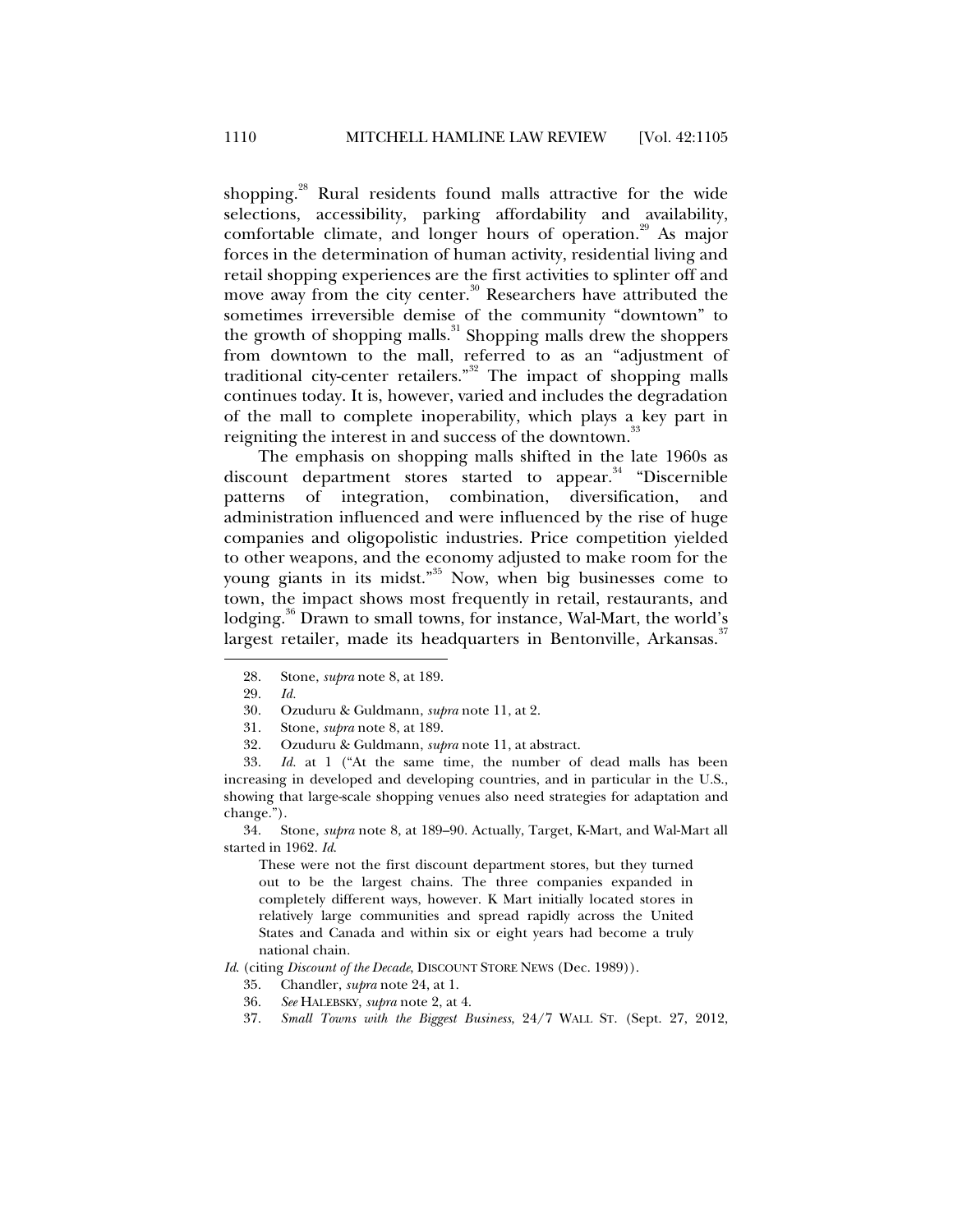Bentonville is a small town with a population around 35,000 people.<sup>38</sup>

A shift happened, yet again, in the 1980s with the increasing rate of expansion of the discount department stores and the addition of a new type of store, referred to as a "category killer."<sup>39</sup> The category killer is a store that specializes in providing a thorough selection of items and services related to a narrow retail category.40 Rapidly, category killers dominated the marketplace and, as the name suggests, "killed off" smaller, similarly categorized businesses.<sup>41</sup> Early examples of category killer stores that followed this path are Toys"R"Us and Home Depot. $42$ 

When the members of a community would like a big box store, chain store or restaurant, or category killer to enter the community, no matter how prepared the community thinks it has become, the members of the community should consider that they still do not know exactly what they have invited or what will happen as a result.<sup>43</sup> Research has shown that when discount mass merchandisers maintain a store in a community for "an extended period of time," shoppers will tend to shop at these stores, causing a loss of sales at competing stores.<sup>44</sup> For these reasons and others, small communities often experience efforts to keep big companies, namely superstores, out.

### *B. What Is It About the Big Fish and Little Sea?*

Why small towns? Generally, small towns offer comfort.<sup>45</sup> Often, they draw people for quality of life and a sense of belonging

<sup>3:22</sup> PM) [hereinafter *Small Towns*], http://247wallst.com/special-report/2012/09 /27/small-towns-with-the-biggest-businesses/ ("Walmart is the exception, however. The majority of the 500 largest publicly-traded companies in the U.S. are concentrated in the biggest cities. More than one in five are located in one of only nine major U.S. cities, with the majority based in New York, Houston and Atlanta.").

 <sup>38.</sup> *Id*.

 <sup>39.</sup> Stone, *supra* note 8, at 190.

 <sup>40.</sup> *Id.*

 <sup>41.</sup> *Id.*

 <sup>42.</sup> *Id.* 

 <sup>43.</sup> *See* White, *supra* note 5.

 <sup>44.</sup> Stone, *supra* note 8, at 197–98.

 <sup>45.</sup> *See generally* Theresa Forsman, *Small Towns, Big Successes*, BLOOMBERG BUS. (July 18, 2001), http://www.bloomberg.com/bw/stories/2001-07-18/small-towns -big-successes.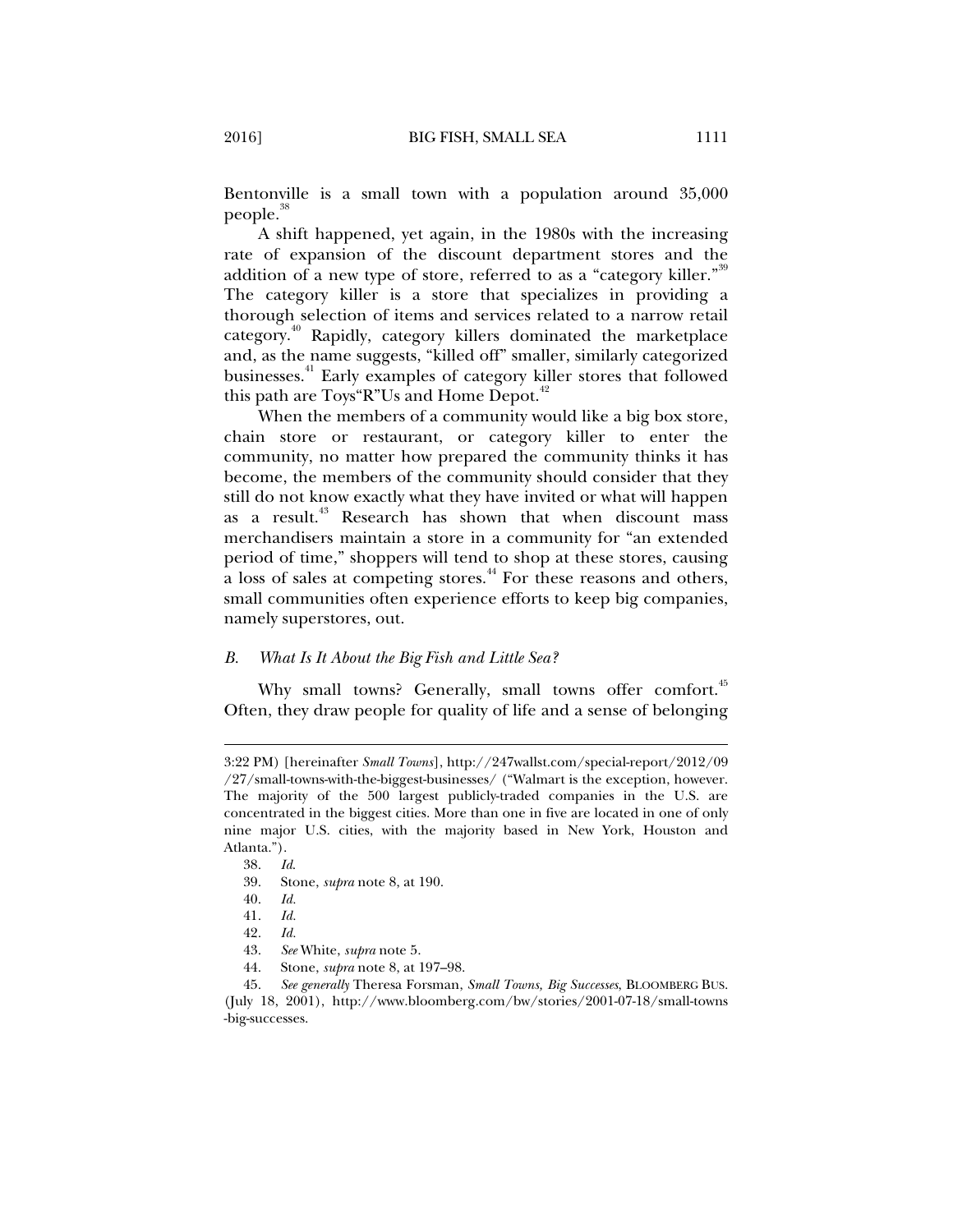to a community.46 Traffic and crime are generally low. They may be picturesque and offer stimulating recreational activities—the beach, mountains, and festivals—that draw visitors at certain times of the year. A business may launch in a smaller community to gain the advantage of drawing from customers in a region broader than just the community in which the company has opened.<sup> $47$ </sup> Similarly, the chances are high that the new business offers a product or service that is not already offered in the small community.<sup>48</sup> Small communities offer a good starting and operational base for big companies, and the interest in basing the business in the small communities frequently comes from the preferences of founders or owners for their own small communities.

On the other hand, communities with smaller populations experience more challenges providing choices and, sometimes, even an option of goods and services.<sup>50</sup> Similarly, the impact of economic difficulties can be more widespread and deeper in small communities.<sup>51</sup>

For a company's headquarters, a major city has many attractions, including being in the middle of commercial enterprises and having access to information, services, and products.<sup>52</sup> Cities offer a larger and more diverse potential

48. *Id.*

j

50. Jannen, *supra* note 46.

52. *Small Towns, supra* note 37.

These [ten] towns are located in five separate states, on both the east and the west coast. The companies operate in a host of industries, including credit card processing like MasterCard, food and beverage companies like PepsiCo, and real estate financing companies like Freddie Mac. One thing these towns have in common is that each is located near a major city. Three of them—Lake Forest, Glenview, and

 <sup>46.</sup> *See* Billie Jo Jannen, *How to Bring Business to Small Town*, HOUS. CHRON., http://smallbusiness.chron.com/bring-business-small-towns-20765.html (last visited May 28, 2016).

 <sup>47.</sup> *See* Charley Moore, *Why Small Towns Are Boons for Small Business*, INC.COM (Jan. 9, 2014), http://www.inc.com/charley-moore/why-small-towns-are-boons-for -small-business.html.

 <sup>49.</sup> Les O'Dell, *Business Owners Making It Big in a Small Town Environment*, S. BUS. J. (Mar. 5, 2013) ("For owners of many rural manufacturers, location is simply a matter of starting a business where they live or continuing business where it started, but other benefits often become apparent."), http://thesouthern.com /business/local/business-owners-making-it-big-in-small-town-environment/article \_bb72ebda-85dd-11e2-b6c0-0019bb2963f4.html.

 <sup>51.</sup> *Id.* ("[E]ven a smattering of home repossessions and business failures affect nearly everyone.").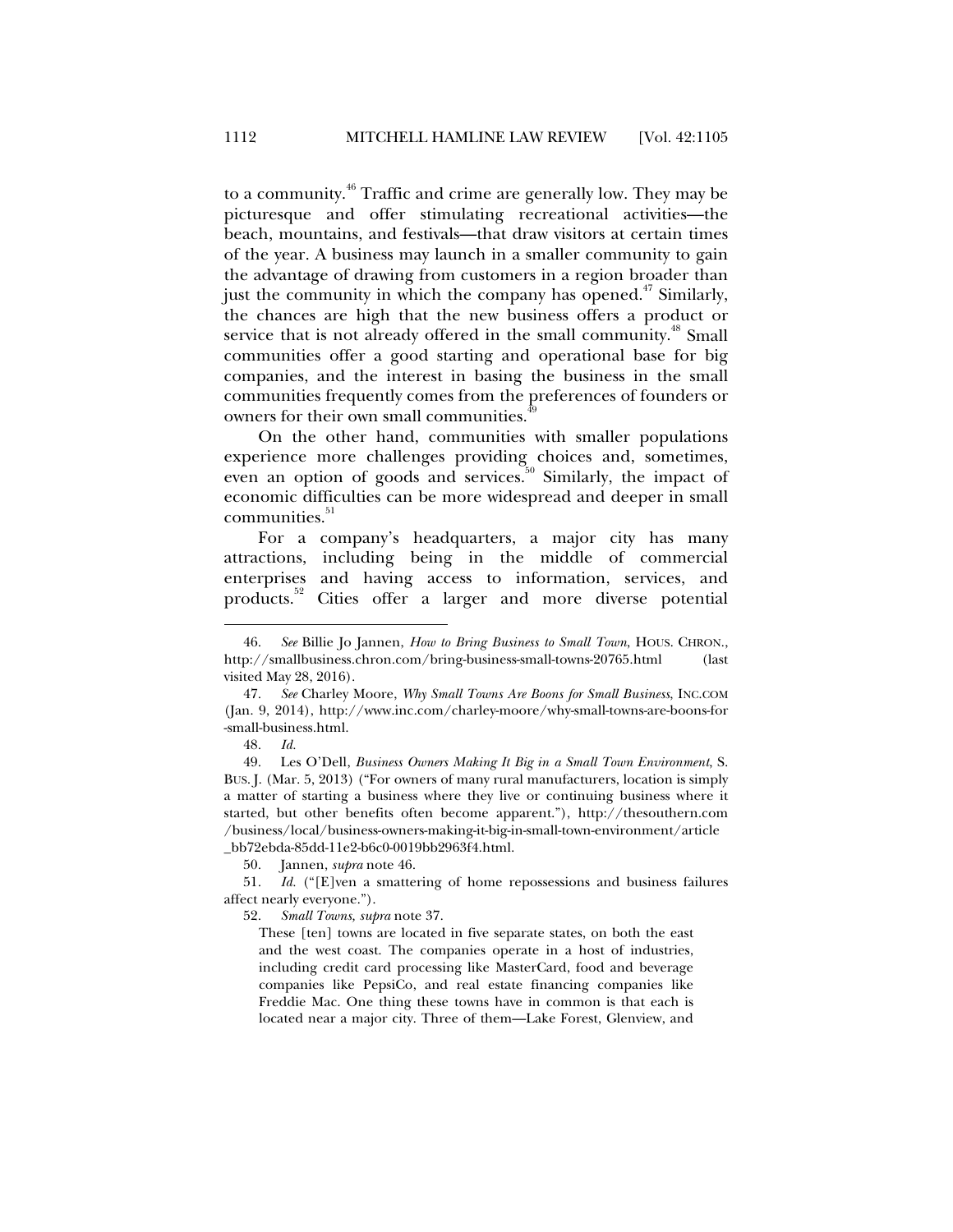employee pool.<sup>53</sup> Smaller communities may be attractive because of a seasonal recreational activity (like skiing or surfing) or because of the beautiful landscape.<sup>54</sup> Often, however, these small community assets are not attractive to big businesses since those assets do not tend to attract year-round populations.<sup>55</sup> Big businesses want "a year-round, sustaining population . . . [that is] younger, with families."<sup>56</sup> Consequently, when government administrators seek to revitalize a community, emphasizing certain assets over others may or may not draw big business, and it may not necessarily be abundantly clear.<sup>57</sup>

## *C. Does This Big Fish Really Stink? The Wal-Mart Effect and Other Effects*

It is hard to say. "Many people are concerned not only about local autonomy . . . but also about economic well-being, community character, and local quality of life."<sup>58</sup> Frequently, local merchants drive the battle against entry by the big stores.<sup>59</sup> To understand this dynamic, it is helpful to take a look at the impact of real life entrance of a big fish in a small sea—Wal-Mart and other big merchandisers—to understand the issues faced by the small

Deerfield—are suburbs of Chicago. Two small cities, McClean and Falls Church, [Virginia], are suburbs of D.C. These suburbs can provide a good location for corporations, drawing from the benefits of being close to a major city, as well as the positives of being in a suburb.

*Id.* 

j

While planners often suggest building revitalization around a community's assets, sometimes the very elements that make a place attractive can be a barrier to development. David Milder—president and founder of commercial consulting firm DANTH Inc. as well as Dane's partner in the effort to revitalize Sherwood—noted that the town's traffic was both a boon and also a factor contributing to the decline of the downtown area.

*Id.*

58. HALEBSKY, *supra* note 2, at 4.

 59. Stone, *supra* note 8, at 199. "However, in more and more cases, people who are genuinely concerned about preservation of historic sites and natural resources, organize the resistance." *Id.* at 15.

 <sup>53.</sup> *Id.* 54. Jannen, *supra* note 46.

 <sup>55.</sup> White, *supra* note 5.

 <sup>56.</sup> *Id.*

 <sup>57.</sup> *Id.*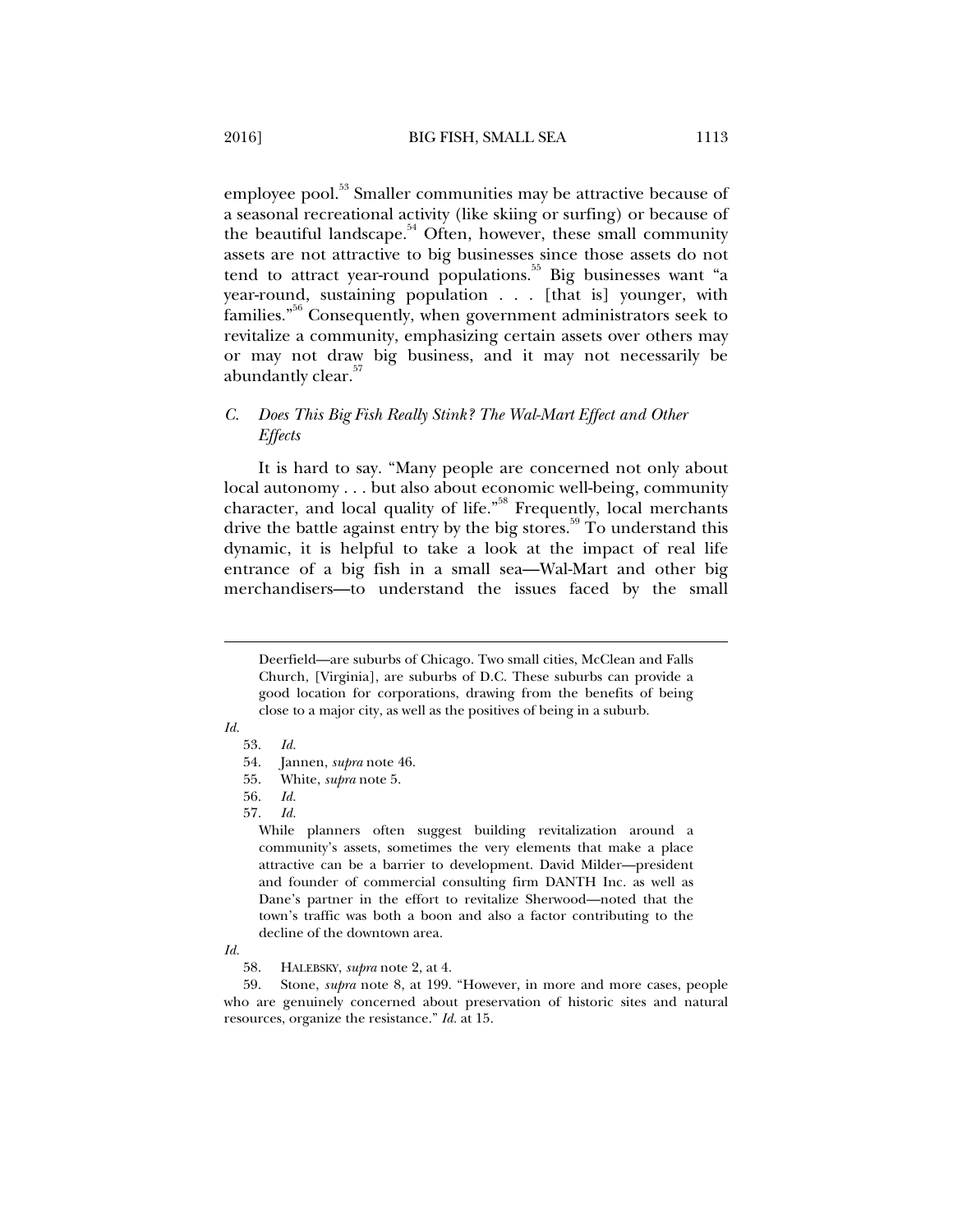communities.60 A definition of "big box" retail that helps to understand the concept of the big fish includes the following characterizations:

[They t]ypically occupy more than 50,000 square feet, with typical ranges between 90,000 [and] 200,000 [square feet, d]erive their profits from high sales volumes rather than price mark up[, l]arge windowless, rectangular single-story buildings[, s]tandardized facades[, r]eliance on auto-borne shoppers[, a]cres of parking[, n]o-frills site development that eschews any community or pedestrian amenities. [They s]eem to be everywhere and unique to no place, be it a rural town or urban neighborhood[, v]arying market niches; categories include discount departmetn [sic] stores, category killers and warehouse  $\overline{\text{clubs}}$ .

While all "big box" retailers are big fish companies for the purposes of this article, not all big fish companies are "big box" retailers.

Wal-Mart fits the definition of a big fish. Wal-Mart is headquartered in a small town, and it initially located its stores in small southern towns.<sup>62</sup> Small rural towns provided opportunities for Wal-Mart to keep its operating expenses low, with an emphasis on payroll and rent.<sup>63</sup> As a discount mega-store, Wal-Mart

*Id.* 

 <sup>60.</sup> *Small Towns, supra* note 37*.* 

<sup>[</sup>T]here are several small towns, cities, and suburbs that are home to at least two of [the] country's largest companies. In two cases, six fortune 500 companies are headquartered in these cities. Based on a review of the headquarters of the largest companies, [*24/7 Wall Street*] identified the [ten] small with the biggest businesses.

 <sup>61.</sup> *Big Box Retail*, *supra* note 10.

 <sup>62.</sup> Stone, *supra* note 8, at 190.

As can be seen, the average growth in general merchandise sales for the Wal-Mart towns was spectacular for the first few years, averaging approximately [fifty] percent growth (most of which was obviously Wal-Mart's). However, after about five years, sales began declining and after [ten] years were [twenty-five] percent higher than before the Wal-Mart store opened. It is believed that this decline in sales happened because Wal-Mart placed its own stores too close together, causing a predatory effect. At the same time, the build-up of large stores in bigger towns and cities captured some sales from even the Wal-Mart towns.

*Id.* at 191.

 <sup>63.</sup> Vijay Govindarajan & Anil K. Gupta, *Taking Wal-Mart Global: Lessons from*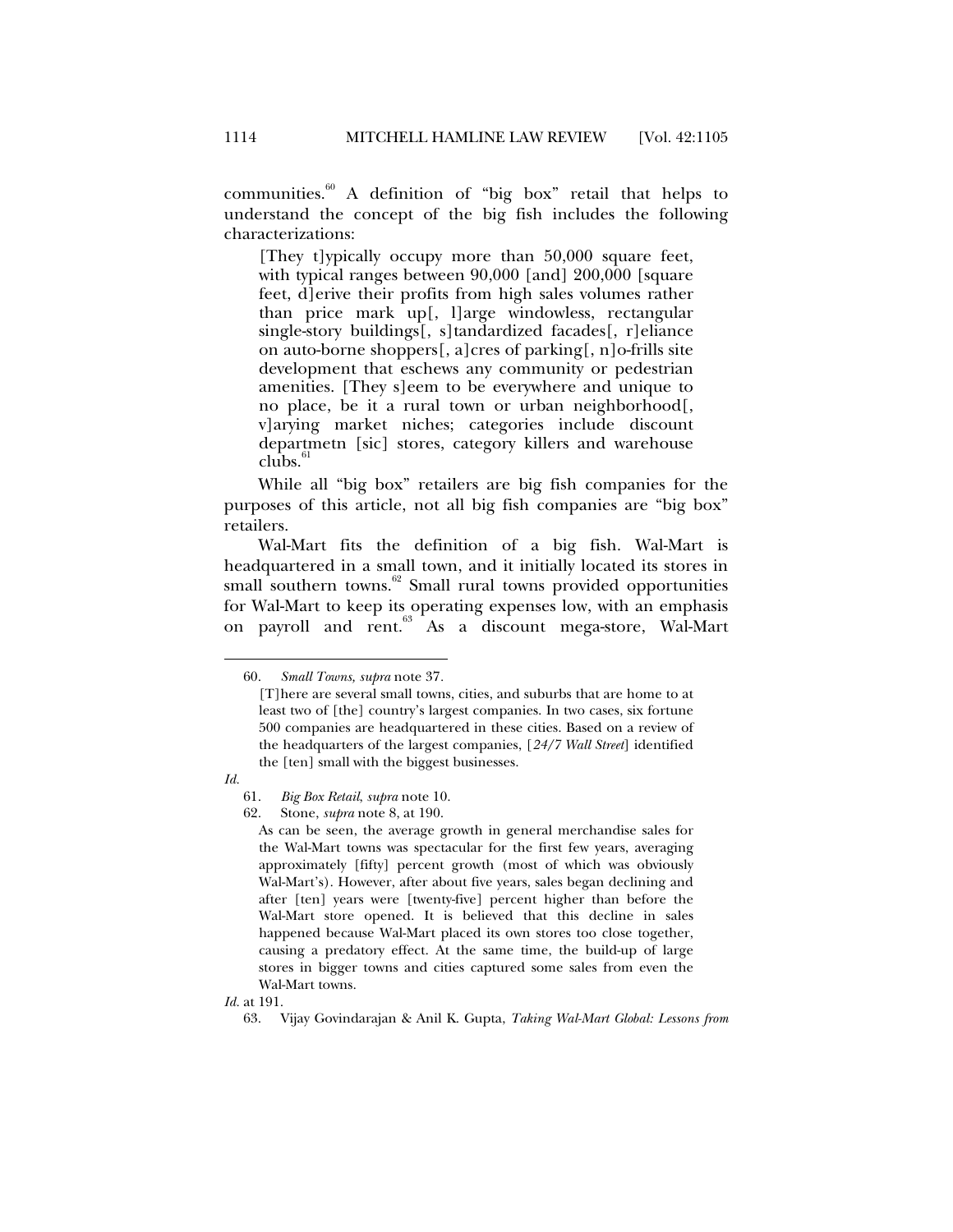experienced quick retail dominance in these communities.<sup>64</sup> Those in favor of bringing Wal-Mart to town credit the move with increased tax revenues and jobs, more product choices, and a decrease in product prices.<sup>65</sup> Those against bringing Wal-Mart to town attribute the move with increased traffic, lowered wages, nonunionized jobs, and homogenization of the community.<sup>66</sup> In those communities where Wal-Mart had not previously opened a store, the survivability of other general merchandise stores declined immediately after Wal-Mart moved in. $67$  Similar to Wal-Mart's approach, another big fish, Target, selectively targets markets for retail dominance.<sup>68</sup>

 65. Preston W. Mitchell et al., *When Wal-Mart Doesn't Come to Town: Competitive Responses of Established Retail Merchants in Edenton, North Carolina*, 46 GEOGRAPHICAL BULL. 15, 17 (2004), http://www.gammathetaupsilon.org/the-geographical -bulletin/2000s/volume46-1/article2.pdf.

The study looked at [thirty-four] towns in Iowa that had Wal-Mart stores for at least [ten] years. The retail performance of these towns was compared to [fifteen] towns of the same population group that did not have Wal-Mart stores. The population of these towns ranged from 5,000 to 40,000 persons.

*Id.* at 190–91. "Wal-Mart even scares businesses that aren't direct competitors, at least not yet. Banks, for instance, lobbied Congress hard to keep Wal-Mart from becoming an industrial loan corporation, which, in effect, would have allowed it to offer banking services." Terry J. Fitzgerald & Ronald A. Wirtz, *The Wal-Mart Effect: Poison or Antidote for Local Communities?*, FED. RES. BANK MINNEAPOLIS (Jan. 1, 2008), https://www.minneapolisfed.org/publications/fedgazette/the-walmart-effect -poison-or-antidote-for-local-communities.

68. Stone, *supra* note 8, at 190.

*Retailing's Giant*, STRATEGY + BUS. (June 19, 2002), http:// www.strategy-business.com/article/13866?gko=17e9c. "Competitors, such as Kmart, which were focused on large towns with populations of more than 50,000, ignored Wal-Mart. This built effective entry barriers as it became highly uneconomical for competitors to enter regions Wal-Mart had already saturated." Id. (citing ROB LYNCH, CASE STUDY: HOW WAL-MART KEEPS ITS COMPETITIVE EDGE (1996)). For a global example, when it entered Brazil, Wal-Mart "chose to focus on areas where it could differentiate itself: customer service, targeted at neutralizing [France-based multinational retailer] Carrefour, and merchandise mix, targeted at overwhelming smaller local competitors." *Id.*

 <sup>64.</sup> Stone, *supra* note 8, at 189–90. "Wal-Mart's founder, Sam Walton, did not want to outrun his logistical support; namely, his distribution centers. Consequently, Wal-Mart progressed methodically across the United States, always building stores within a day's drive of its distribution centers, and taking over [thirty] years to become a fully national chain." *Id.* at 190.

 <sup>66.</sup> *Id.*

 <sup>67.</sup> Stone, *supra* note 8, at 191.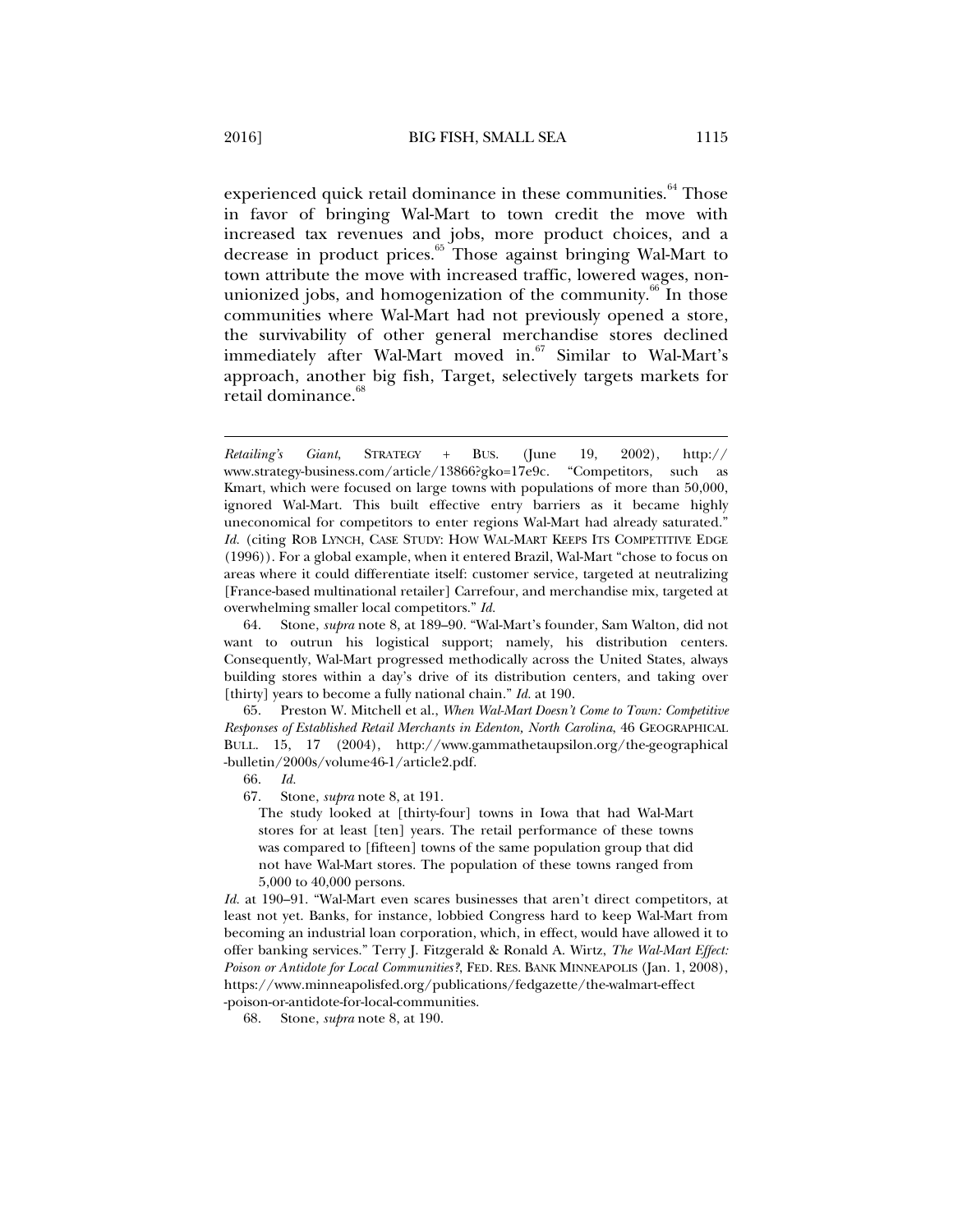Due to the competing claims of Wal-Mart's impact on small communities, the Minneapolis *Fedgazette* conducted a study to determine the economic impact Wal-Mart stores had on communities in the Ninth Federal Reserve District by looking at forty small counties in which a Wal-Mart store opened between 1986 and  $2003$ .<sup>69</sup> The study compared these forty counties with forty-nine counties of similar size without a Wal-Mart store, analyzing 1985 to 2005 job numbers, number of firms, population, incomes, and poverty levels.70 *Fedgazette* found that contrary to feared problems that communities hope to avoid associated with Wal-Mart coming to town, such as destruction of local business and jobs, the study found that local communities actually experienced growth of local business, increased employment, and stronger earnings.<sup>71</sup> "The research does suggest that retail earnings *per job* fell in virtually all counties studied. But they actually fell by less in Wal-Mart counties."<sup>72</sup>

Among other things, the *Fedgazette* study determined that over two decades personal income grew almost identically in Wal-Mart and non-Wal-Mart communities.<sup>73</sup> The researchers determined that the existence of Wal-Mart had little influence on income growth.<sup>74</sup> The study also showed that in the Ninth District between 1985 and 1997, both non-Wal-Mart communities and Wal-Mart communities experienced similar declines in the number of general merchandise stores.<sup>75</sup> With regard to employment, however, the *Fedgazette* study showed that median employment growth was higher in Wal-Mart communities than non-Wal-Mart communities.

 <sup>69.</sup> Fitzgerald & Wirtz, *supra* note 67. "Conventional wisdom suggests that Wal-Mart's economic influence is significant and obvious. If that's indeed the case, then we should see palpable change in measures commonly used as proxies for community health—things like jobs, firms, income, population and poverty." *Id.*

 <sup>70.</sup> *Id.* 

 <sup>71.</sup> *Id.*

 <sup>72.</sup> *Id.* 

 <sup>73.</sup> *Id.* (indicating that this was in both median and aggregate).

 <sup>74.</sup> *Id.*

 <sup>75.</sup> *Id.*

 <sup>76.</sup> *Id.* (sharing that the difference between communities with or without Wal-Mart shrinks for aggregate employment figures). "This is due in part to five booming non-Wal-Mart counties (out of [forty-nine]) that saw employment growth exceed 100 percent over this period; all but one border a metro county." *Id.*

While many efforts to pinpoint the locations of high-growth companies study only high-population metropolitan regions, the NCOE took another tack and combed through census data that lists annual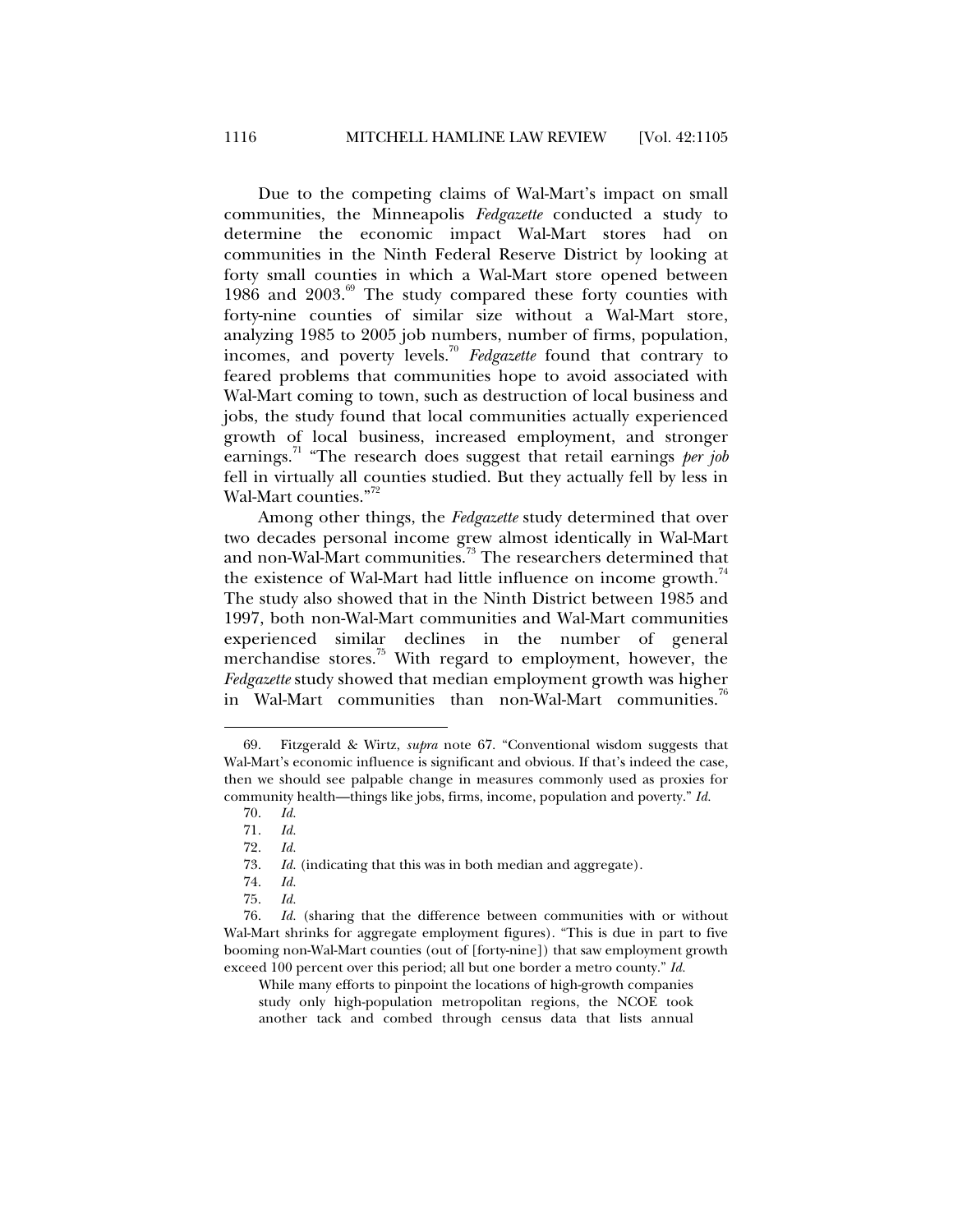Further, the growth in taxable sales matched or was higher in Wal-Mart communities versus non-Wal-Mart communities.<sup>77</sup> The *Fedgazette* researchers also determined that in Wal-Mart towns, poverty rates decreased less than in the surrounding communities.<sup>7</sup> Given that the results of this study showed plusses and minuses, and with small effects both ways, some have said the effects may cancel each other out.<sup>79</sup> Others have read the results as showing most strongly that when Wal-Mart comes to town, there is no prediction of the effect on the community's economic success.<sup>80</sup> In any case, the impacts are important for business governance decision making.

In a study conducted looking at thirty-four Iowa towns that had Wal-Mart stores for ten years or more, the researchers compared the information to fifteen towns that did not have Wal-Mart stores. 81 The population of all of these towns was between 5000 and  $40,000$  people.<sup>82</sup> The Iowa study showed the correlative impacts of Wal-Mart on the communities in which the stores are located and the surrounding communities.<sup>83</sup> In Wal-Mart towns, by the second year after the opening of a Wal-Mart store, total sales increased by

#### Forsman, *supra* note 45.

77. *Id.*

j

 78. *Id.* ("Despite positive associations with some basic economic measures, Wal-Mart counties saw their poverty rates drop much less than non-Wal-Mart counties, both in median and average terms . . . . Overall, counties with and without Wal-Mart had similar growth in population and income per person.").

79. *Id.* 

It should be emphasized that there are big differences in population, income and employment growth rates among the counties studied. Some counties with a Wal-Mart had strong growth, and other Wal-Mart counties had slow growth. Similarly, there were fast and slow growers among non-Wal-Mart counties. The point here is that Wal-Mart's presence explains little of this disparity pattern. Still, some notable outcomes did show through in the study.

## *Id.*

employment at every company in every county in the country. It was specifically looking for companies where employment grew by 15% or more per year between 1992 and 1997, or where the workforces at least doubled over the same period. Nationwide, fewer than 5% of companies meet that criteria.

 <sup>80.</sup> *Id.*

 <sup>81.</sup> Stone, *supra* note 8, at 192–93.

 <sup>82.</sup> *Id.* at 190–91.

 <sup>83.</sup> *Id.*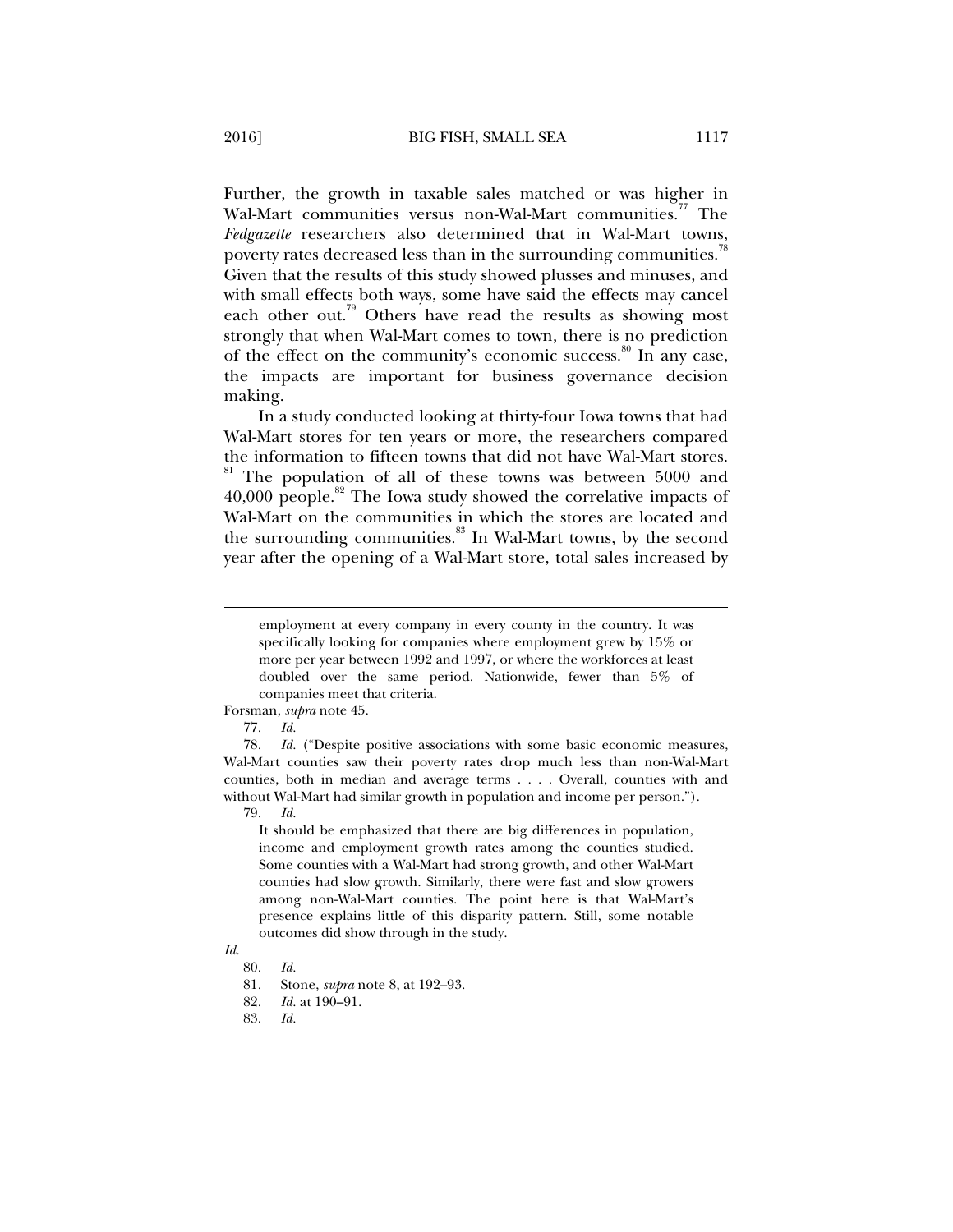$6\%$  and maintained that status through year seven.<sup>84</sup> Beginning in the eighth year, however, a decline in sales led to sales figures 10% below pre-Wal-Mart numbers by year ten. $85$  The researchers concluded that this decline was most likely due to the impact of several mass merchandiser stores opening in the region that took shoppers that previously made the trip to the Wal-Mart town.<sup>86</sup> The Iowa study showed sales at eating and drinking establishments in Wal-Mart towns increased 3% to 7% compared to the statewide average. In contrast, the non-Wal-Mart towns experienced an immediate decline that, after ten years, left sales at 9% under the statewide average. $87$  The researchers determined that these results showed that people actually leave non-Wal-Mart towns to go shop at Wal-Mart (referred to as "destination retail") and, therefore, frequent the establishments in the Wal-Mart towns while shopping at Wal-Mart.<sup>88</sup> Thus, the researchers saw a positive effect for eating and drinking establishments in Wal-Mart towns due to the store's power to draw people from outside that small community.

The Iowa study also showed impacts in specific retail categories. One such finding determined that stores selling home furnishings experienced only a slight decline when Wal-Mart came to town, versus non-Wal-Mart towns where sales ended up declining by  $31\%$  after ten years.<sup>89</sup> A conclusion drawn from this finding was that when people came to shop at Wal-Mart, they took the opportunity to shop for home furnishings in the same

j

A few retailers—Cabela's and Bass Pro come to mind—have mastered the ultimate illusion of "destination retail," enticing shoppers from great distances. In the case of Cabela's, the bait is pseudo-outdoors settings such as its Conservation Mountain store centerpieces with wildgame taxidermy. In some cases, these attractions are legally structured as a condominium within the store and owned by the local government (as a pseudo-museum), and are therefore exempt from property taxes.

 <sup>84.</sup> *Id.* at 196.

 <sup>85.</sup> *Id.*

 <sup>86.</sup> *Id.* at 196–97; *see also* Fitzgerald & Wirtz, *supra* note 67 ("Sales tax data offer another window on Wal-Mart's economic effect. Wal-Mart likely attracts shoppers from neighboring counties, and wider selection might also induce more frequent shopping. But a new store might also squeeze out other local retailers.").

 <sup>87.</sup> Stone, *supra* note 8, at 196.

 <sup>88.</sup> *Id.*; *see also Harms of Big Box Retail*, GOODJOBSFIRST.ORG, http:// www.goodjobsfirst.org/smart-growth-working-families/harms-big-box-retail (last visited May 30, 2016)

*Id.*

 <sup>89.</sup> Stone, *supra* note 8, at 192–96.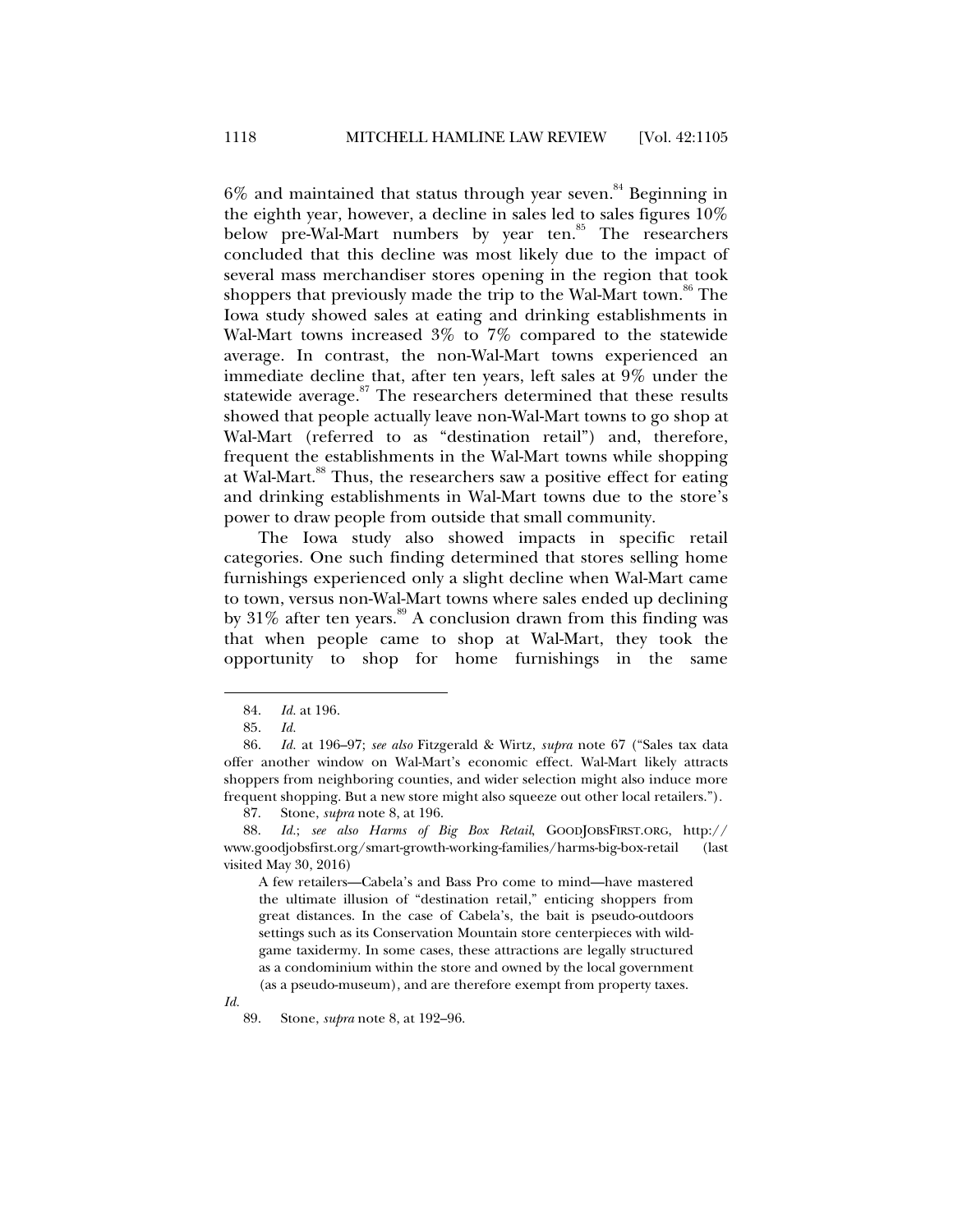community.90 Contrarily, the study found that building materials stores in Wal-Mart and non-Wal-Mart communities for the first few years suffered immediate and mediocre sale declines after a Wal-Mart store opened.<sup>91</sup> According to the Iowa study, after seven years, building material sales experienced a  $20\%$  decline.<sup>92</sup> Interestingly, sales figures started improving around the eighth year after a store opened. $93$  Ten years after the opening, sales figures showed a 4% improvement over sales from before the Wal-Mart store opened.<sup>94</sup>

Looking at apparel sales, the Iowa study found that after ten years, sales dropped for apparel stores in Wal-Mart towns to 28% below the sales figures from the time before the store opened.<sup>95</sup> In non-Wal-Mart towns, the apparel stores' sales numbers experienced the same decline.<sup>96</sup> The study determined that low-end apparel stores that competed directly with Wal-Mart suffered the losses.<sup>97</sup> Specialty stores also experienced a decline in sales—10% in Wal-Mart towns after three years, and, after experiencing a brief improvement, declined further to 17% by the end of the tenth year.<sup>98</sup> In non-Wal-Mart towns, the sales at specialty stores declined to  $29\%$  by the end of the seventh year.<sup>99</sup> The researchers determined that these results evidenced that the stores selling the same products as Wal-Mart lost sales.<sup>100</sup>

The Iowa study also showed that communities with a population of 5000 people or less were the most affected by discount mass merchandisers. $101$  If the mass merchandiser moves

j

97. *Id.*

100. *Id.* 

Sales for businesses in rural areas (outside of towns) declined by \$742.8 million from 1983–1996. Towns of 1000 to 2500 population suffered sales losses of \$596 million during this period. In total, towns below

 <sup>90.</sup> *Id.* 

 <sup>91.</sup> *Id.* at 193.

 <sup>92.</sup> *Id.*

 <sup>93.</sup> *Id.*

 <sup>94.</sup> *Id.* "Anecdotal evidence indicated that a few of the category killer building materials stores located in some of the Wal-Mart towns, thus improving these towns' sales, while causing the non Wal-Mart towns to experience a decline of 25[%] after [ten] years." *Id.*

 <sup>95.</sup> *Id.* at 195–96.

 <sup>96.</sup> *Id.*

 <sup>98.</sup> *Id.* at 194–95.

 <sup>99.</sup> *Id.*

 <sup>101.</sup> *Id.* at 197–98.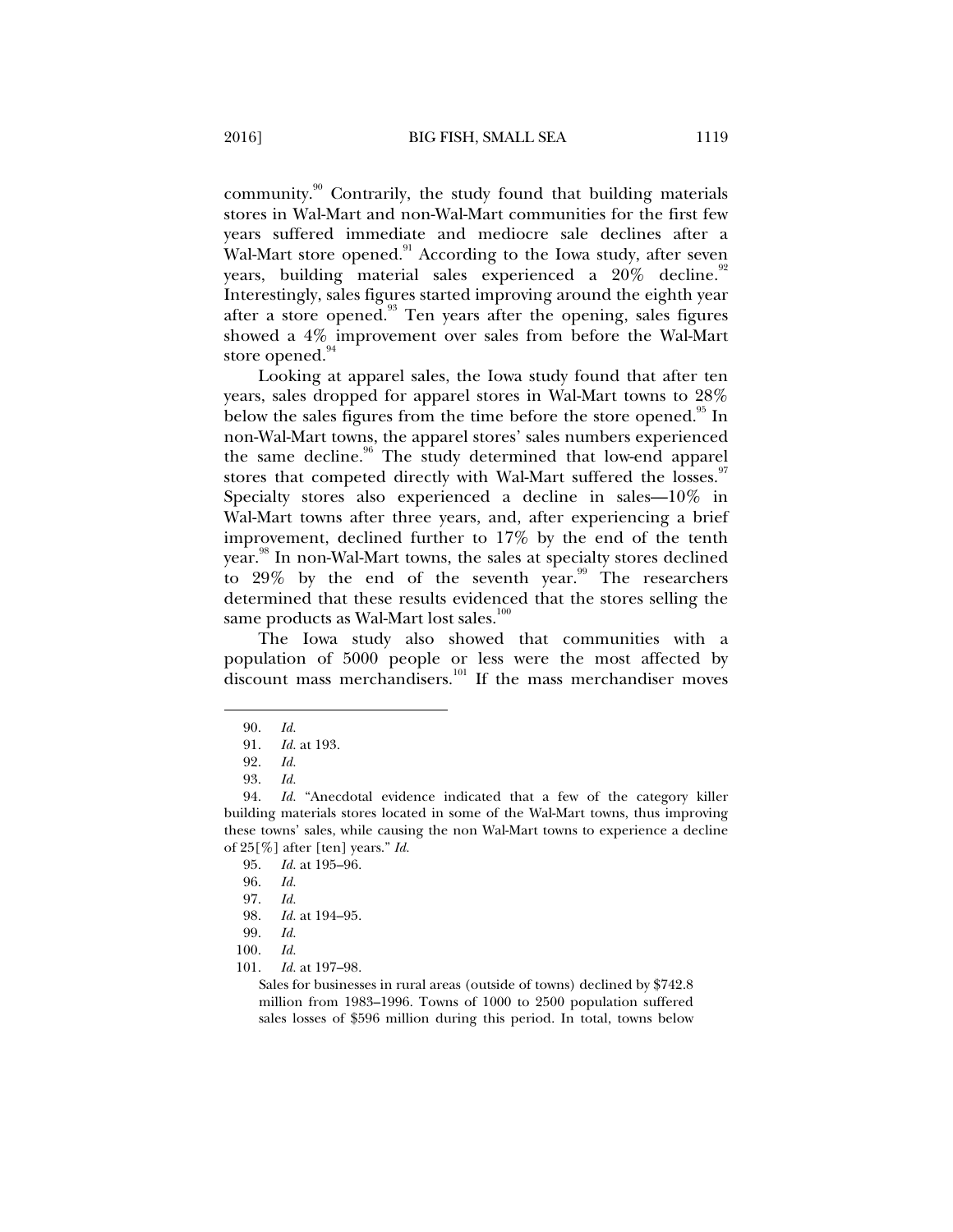nearby, the community with a population of 5000 people or less did not have enough retail establishments to engage customers to stay in the small community at home. $102$ 

The consulting firm Civic Economics conducted studies that showed that retail chains, as compared to local businesses, generally pay lower wages and provide fewer benefits.<sup>103</sup> The firm's studies have shown that retail chains provide fewer positive impacts on the economics of local communities—they buy less, bank locally less, and provide less support of community events.<sup>104</sup> A survey and corresponding analysis conducted by the Institute for Local Self-Reliance (ILSR) showed that local businesses experience challenges in their efforts to secure financing necessary to grow the business in comparison to the experience of big business.<sup>105</sup> The ILSR research revealed that since 2000, loans from banks to big businesses grew 36%, whereas loans to small businesses fell 14%, and "micro" businesses loans (loans under \$100,000) fell 33%.<sup>106</sup> Lack of demand is not the cause of the falling number of loans.<sup>1</sup> "Startups, businesses with fewer than [twenty] employees, and enterprises owned by minorities and women are having an especially difficult time."<sup>108</sup> These local and minority businesses are losing market share due to lack of capital.<sup>109</sup> ILSR points to broader problems for this disparity, singling out local businesses as "a primary source of net new job creation, [which] contribute[s] to

<sup>5000</sup> population, plus the rural businesses, lost retail sales of \$2.46 billion during this [thirteen]-year period.

*Id.*

 <sup>102.</sup> *Id.* 

 <sup>103.</sup> *See* Matt Cunningham & Dan Houston, *The Civic Economics of Retail*, LOC. FIRST SPRINGFIELD, http://localfirstspringfield.com/Resources/Documents/The %20Civic%20Economics%20of%20Retail%5B1%5D.pdf (last visited May 30, 2016); *see also Harms of Big Box Retail*, *supra* note 88.

 <sup>104.</sup> *See Harms of Big Box Retail*, *supra* note 88. *See generally* Cunningham & Houston, *supra* note 103.

 <sup>105.</sup> Stacy Mitchell, *Understanding the Small Business Credit Crunch*, INST. LOC. SELF-RELIANCE (Apr. 16, 2014), https://ilsr.org/understanding-small-businesscredit-crunch/.

 <sup>106.</sup> *Id.* ("One consequence of this credit shortage is that many small businesses are either not adequately capitalized or have been forced to rely on high-cost alternatives, such as credit cards. Both scenarios make them more vulnerable to failing.").

 <sup>107.</sup> *Id.*

 <sup>108.</sup> *Id.*

 <sup>109.</sup> *Id.*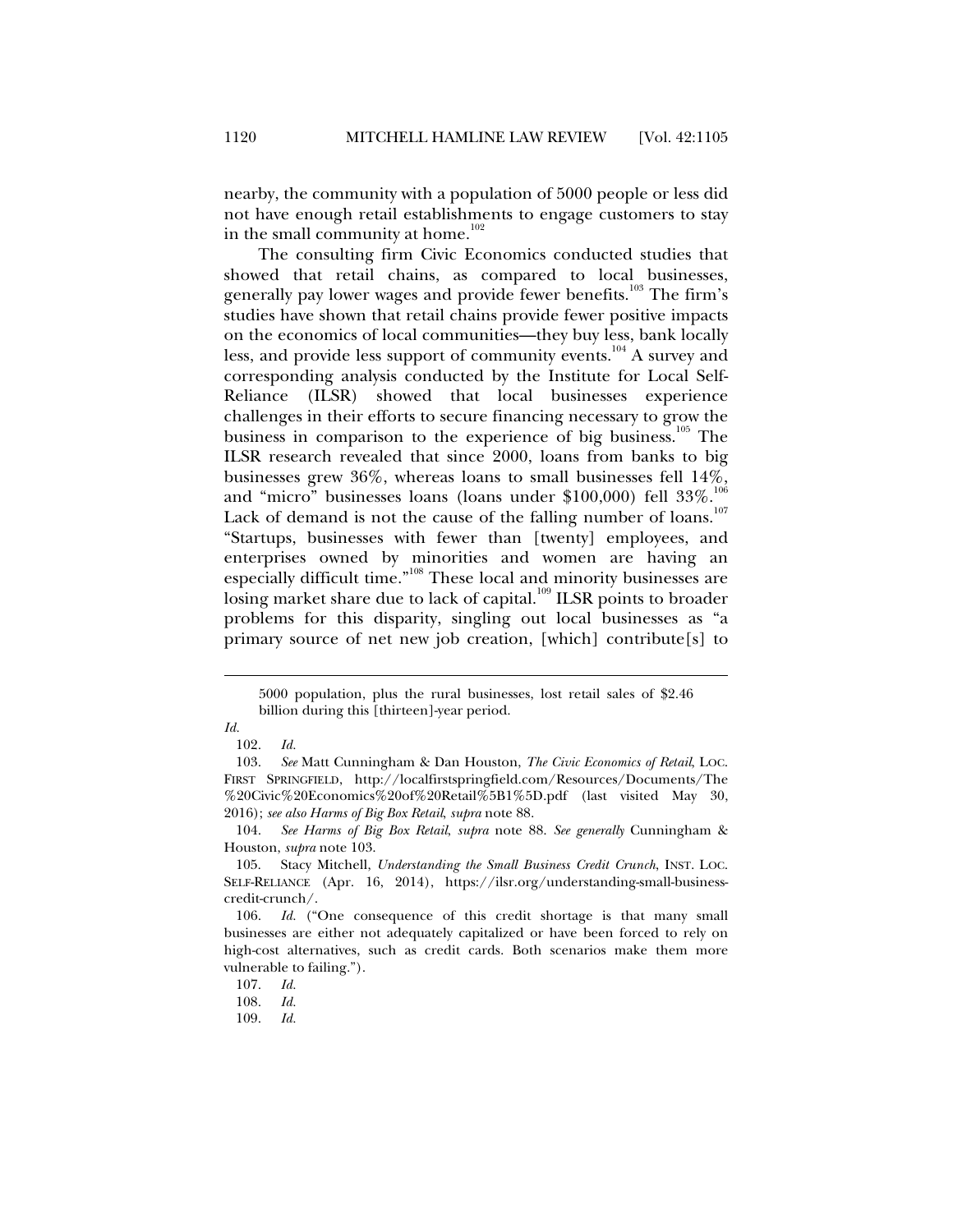higher median household incomes, and increase[d] social capital."<sup>110</sup>

These studies offer insight into the impact of the big fish moving into the small sea. Without access to the types of information offered by these studies, local businesses facing the entrance of a big fish into the small sea will not be able make informed decisions. Further, no study exists that offers insight into the impact that locally employed employees at the new big fish or big fish consumers can have on the big fish's behavior.

### III. RECOMMENDATIONS FOR THE SMALL FISH AND SMALL SEA

What does this often discussed and analyzed dynamic mean for business transactions in small communities? This article examines certain recommendations in light of the above described big fishsmall sea characteristics.<sup>111</sup> Putting a new spin on the old story of the Big Fish in the Small Sea, the article then examines this dynamic in light of the implications from the events that occurred during the summer of 2013 with Market Basket supermarkets.<sup>112</sup>

### *A. General Recommendations: Some Tools in the Tackle Box*

The impact of small companies in small communities rarely amounts to the impact made by big companies.<sup>113</sup> The big fish have the large size and scale that leads to such business having a significant impact on the community.<sup>114</sup> This big fish may be the community's "largest local employer, the single biggest local taxpayer, the leading purchaser of locally produced products, or the dominant seller of everyday consumer goods."115 The big fish may also, generally, have a bigger impact due to their ability to allocate more resources to manage public opinion, decisionmaking, and discourse over individual, small, local businesses.<sup>116</sup> "Their ability to influence politicians through campaign finance is well known."<sup>117</sup>

 <sup>110.</sup> *Id.*

 <sup>111.</sup> *See infra* Sections III.A–.B.

 <sup>112.</sup> *See infra* Section III.B.

 <sup>113.</sup> HALEBSKY, *supra* note 2, at 5.

 <sup>114.</sup> *Id.*

 <sup>115.</sup> *Id.*

 <sup>116.</sup> *Id.*

 <sup>117.</sup> *Id.*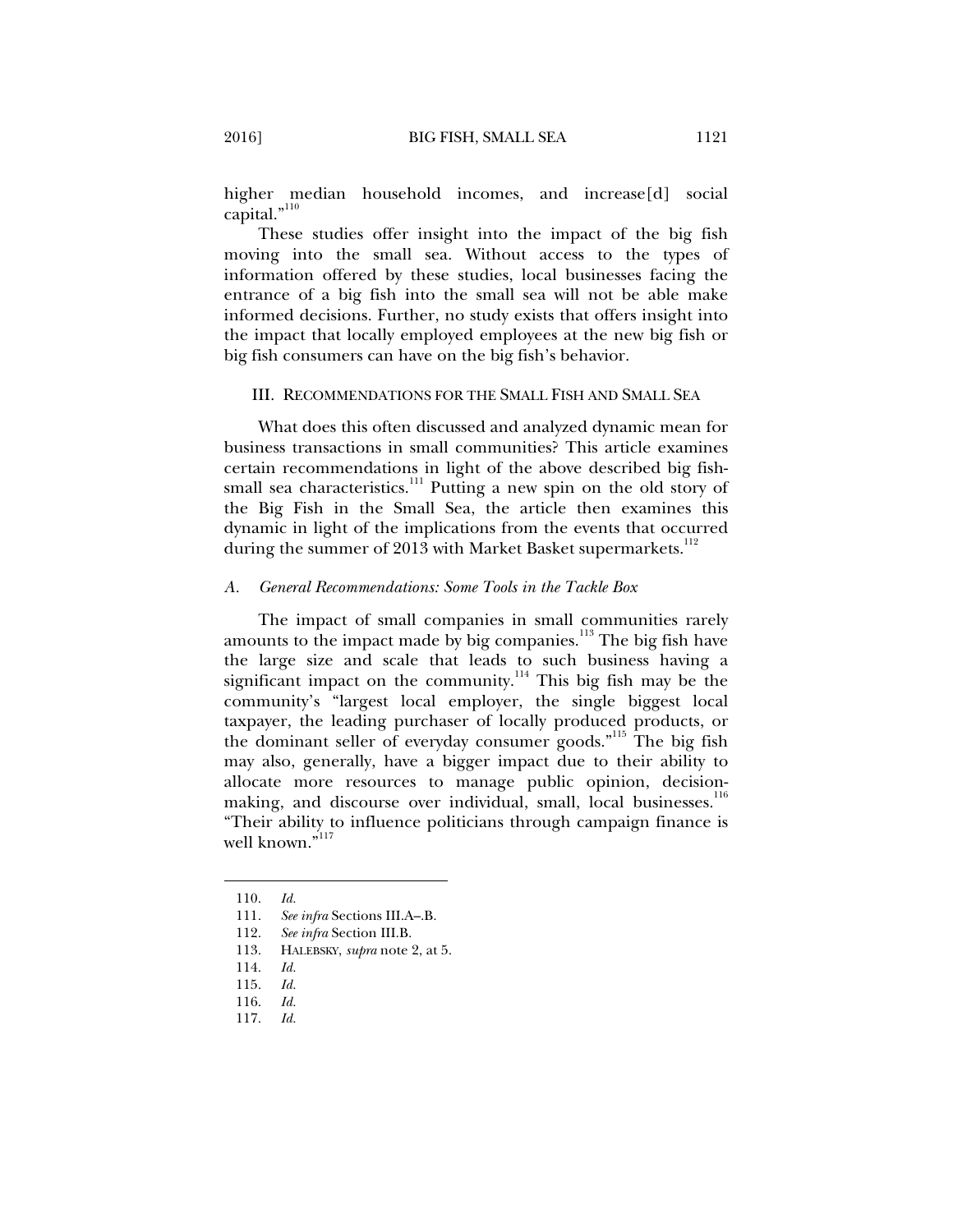As suggested earlier in this article, many communities wish to make efforts to keep big companies from opening up shop.<sup>118</sup> The major participants in the process of bringing to town or repelling the big companies are the community governments and privatesector decision makers.<sup>119</sup> These two actors often have competing interests and missions.<sup>120</sup> The government attempts to enhance public welfare and strengthen community economics.<sup>121</sup> Often community administrators look at community development from a short-term view, which emphasizes employment and increasing tax revenue.<sup>122</sup> This short-term view tends to ignore the long-term implications that may result, such as the loss of local business.<sup>123</sup> The loss of local business counters the short-term benefits by reducing employment and tax revenue.<sup>124</sup> What should these administrators do? They should talk to people who run the local businesses to more fully understand how this part of the economy works, the identified problems, and suggested solutions.<sup>125</sup>

Private-sector participants, such as the local businesses, endeavor to maximize their profits.126 Sometimes the effort to repel big companies comes from people concerned about maintaining the historical and natural integrity of the community.<sup>127</sup> More often, however, the greatest effort to repel comes from the people who own and run local stores who worry that the big company will trounce their little shop.<sup>128</sup> When a big company comes to town, the situation may satisfy, if not please, both sides of the debate upon implementation of specific strategies, programs, and regulations.<sup>129</sup>

Together the private-sector and public administrators need to develop a plan to prop up the long-term economic viability of the

- 126. Ozuduru & Guldmann, *supra* note 11, at 2.
- 127. Stone, *supra* note 8, at 199.
- 128. *Id.*
- 129. Ozuduru & Guldmann, *supra* note 11, at 2.

 <sup>118.</sup> Stone, *supra* note 8, at 199.

 <sup>119.</sup> Ozuduru & Guldmann, *supra* note 11, at 2. "Public officials are placed in difficult situations as they decide whether to recruit and/or approve the establishment of new mass merchandiser stores. There is a need for an educational program aimed at public officials, to help them make better decisions regarding this problem." Stone, *supra* note 8, at 199.

 <sup>120.</sup> Ozuduru & Guldmann, *supra* note 11, at 2.

 <sup>121.</sup> *Id.*; Stone, *supra* note 8, at 199.

 <sup>122.</sup> *See* Stone, *supra* note 8, at 199.

 <sup>123.</sup> *See id.*

 <sup>124.</sup> *Id.*

 <sup>125.</sup> Forsman, *supra* note 45.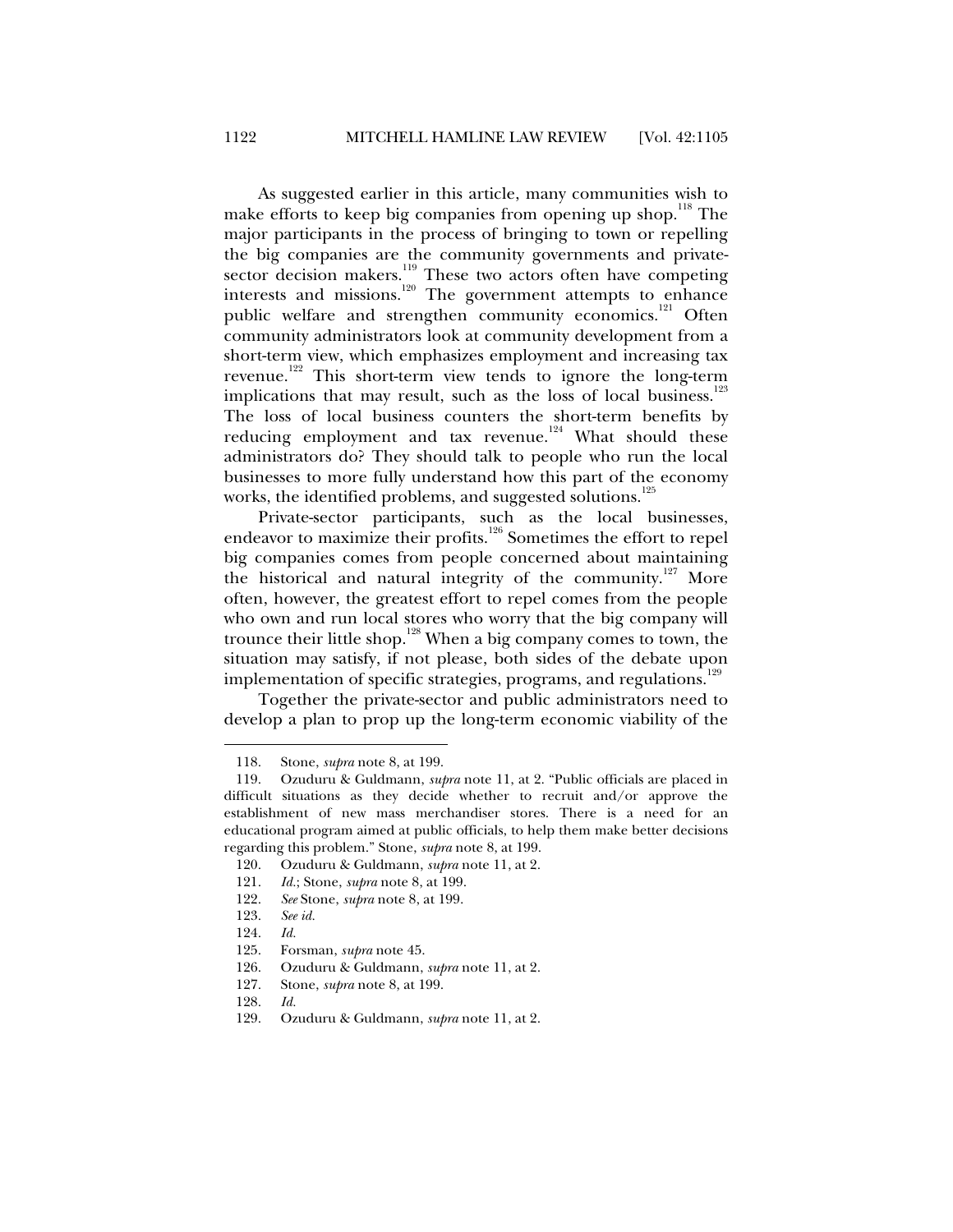community.130 One argument is that instead of strategizing to keep out the big fish, a plan should be developed to use community resources to promote the community's economic development.<sup>131</sup> If both private and public parties approach the entry of the big business with a positive attitude, more resources can be spent on the economic development plan—instead of thwarting.<sup>132</sup> All strategic planners, like local administrators, however, should take care not to provide overly generous incentives to big fish that damage the small local businesses or put those local businesses at a disadvantage.<sup>133</sup> Further, the incentives to the big fish, particularly regulatory, should not diminish the potential impact of the local employees that will work at the big fish and the consumers that will shop there.

 This plan requires its creators to understand how the local and global economy works, and thereby identifies ways to use these forces to promote economic growth locally, including the creation of well-paying jobs.<sup>134</sup>

## *1. Land Use Planning and Zoning*

Land use planning and zoning are two of the greatest tools a community has to give it the power to either thwart a big company

*Id.* (citation omitted).

 <sup>130.</sup> *See* Elena G. Irwin & Jill Clark, *Wall Street vs. Main Street: What Are the Benefits and Costs of Wal-Mart to Local Communities?*, 21 CHOICES MAG. 117, 120 (2006), http://www.choicesmagazine.org/2006-2/grabbag/2006-2-14.htm.

 <sup>131.</sup> *Id.* ("The critical question for these communities is on what terms should the big boxes be welcomed?"); *Big Box Retail*, *supra* note 10.

Stone, *supra* note 8, at 199. "In a free enterprise economy, all firms are free to compete." KENNETH E. STONE, COMPETING WITH THE DISCOUNT MASS MERCHANDISERS 3, http://www.extension.iastate.edu/sites/www.extension.iastate .edu/files/harrison/CompetingWithMassMerchandisers11.pdf (last visited Mar. 9, 2016).

 <sup>133.</sup> *See* Stone, *supra* note 8, at 199.

 <sup>134.</sup> Irwin & Clark, *supra* note 130, at 120.

A good example is Aurora, Nebraska. Community leaders in Aurora, a town of just over 4,000 people, decided to leverage their assets—local proactive leadership, dedicated community volunteers and an existing high-tech telecommunications company—to create their competitive advantage. In addition, they anticipated the potential labor needs and prior to recruitment instituted a training program for residents to work in this industry. Capitalizing on their technological infrastructure, available labor force and quality of life, Aurora officials were able to woo a couple of high-tech communications firms.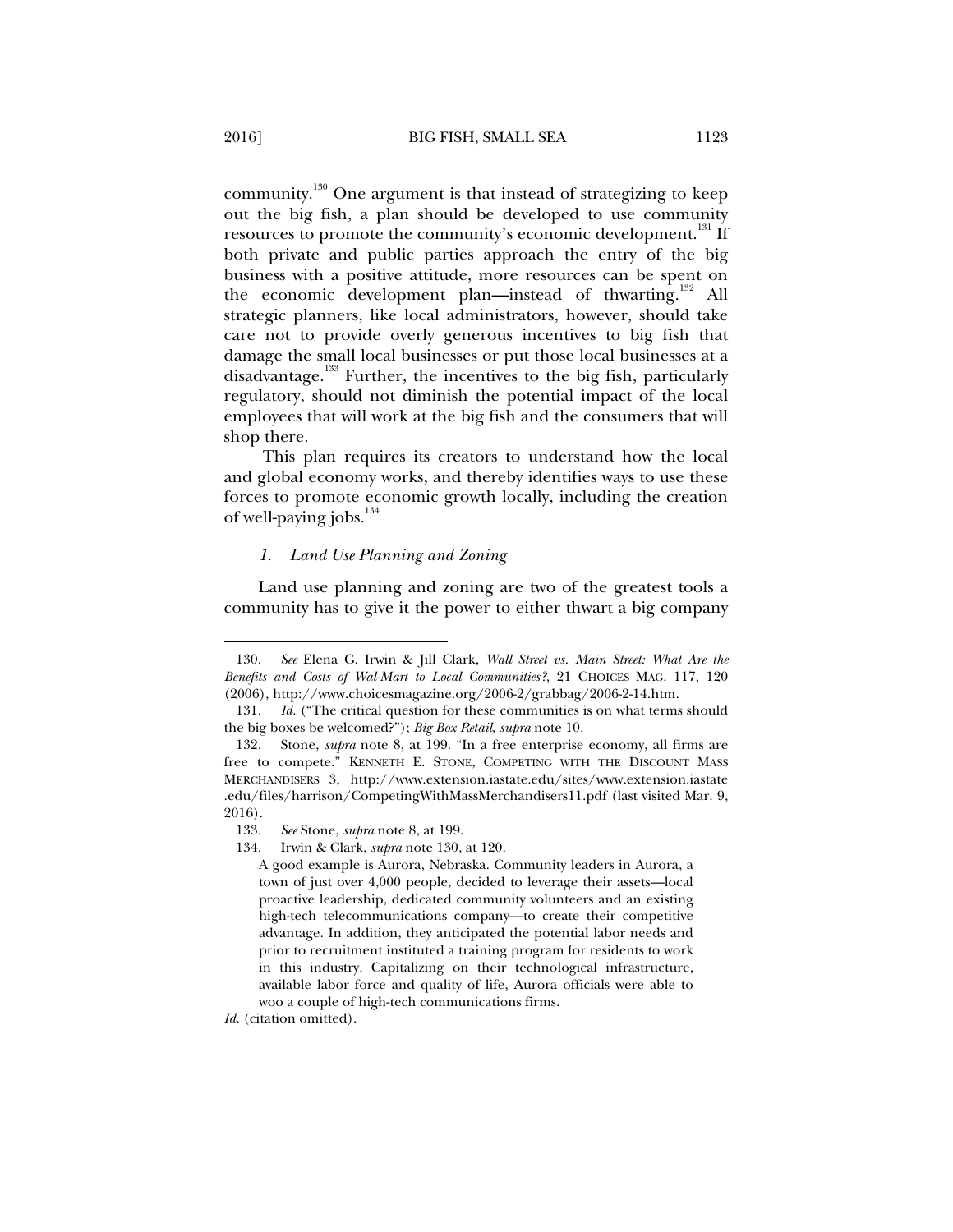from entering the community or manage the impact.<sup>135</sup> For example, if entry by the big company is inevitable, as a first step, a community may establish specific and required design rules and pedestrian-friendly guidelines.136 In this way, small, local companies would be well advised to become a part of this process recognizing that preserving the community aesthetic will benefit the community and therefore their business, but may also impose obligations upon local, small companies.

A report authored by Chris Duerksen and Robert Blanchard for the American Planning Association titled *Belling the Box: Planning for Large-Scale Retail Stores* provides helpful information and recommendations on these first stage issues, such as architectural details, colors, relationship with neighboring communities, pedestrian access, parking, and other projects in the area.<sup>137</sup>

The recommendations that Duerksen and Blanchard make in the report may be used as a guide for other communities.<sup>138</sup> Examples include: prohibiting "'uninterrupted length of any facade' in excess of 100 horizontal feet,"<sup>139</sup> requiring small retail stores in a larger building have separate outside entrances and display windows,<sup>140</sup> and fifty percent as the maximum percentage of off-street parking that may be provided in the area between the front of the main building and the street.<sup>141</sup> Along this line, to preserve the aesthetic of a downtown neighborhood, design rules may be written to require an increased level of architectural detail and treatment to ensure the big company stores fit in better with their new surroundings. $142$  Since this is only the first step in

 <sup>135.</sup> *See* Stacy Mitchell, *Two Big-Box Decisions Show How Smart Planning Policies Protect Good Jobs*, INST. LOC. SELF-RELIANCE (Apr. 1, 2014), https://ilsr.org/smart -planning-policies-protect-good-jobs-cities-vote-big-boxes ("Two recent decisions, in Massachusetts and Wisconsin, underscore why land use planning matters and how smart policies can strengthen the local economy and protect good jobs.").

 <sup>136.</sup> *See Big Box Retail*, *supra* note 10.

 <sup>137.</sup> *Id.*

 <sup>138.</sup> *Id.*

 <sup>139.</sup> *Id.* "Facades greater than 100 feet in length must incorporate recesses and projections along at least 20% of the length of the facade. Windows, awnings, and arcades must total at least 60% of the facade length abutting a public street." *Id.*

 <sup>140.</sup> *Id.*

 <sup>141.</sup> *Id.*

 <sup>142.</sup> *Id.*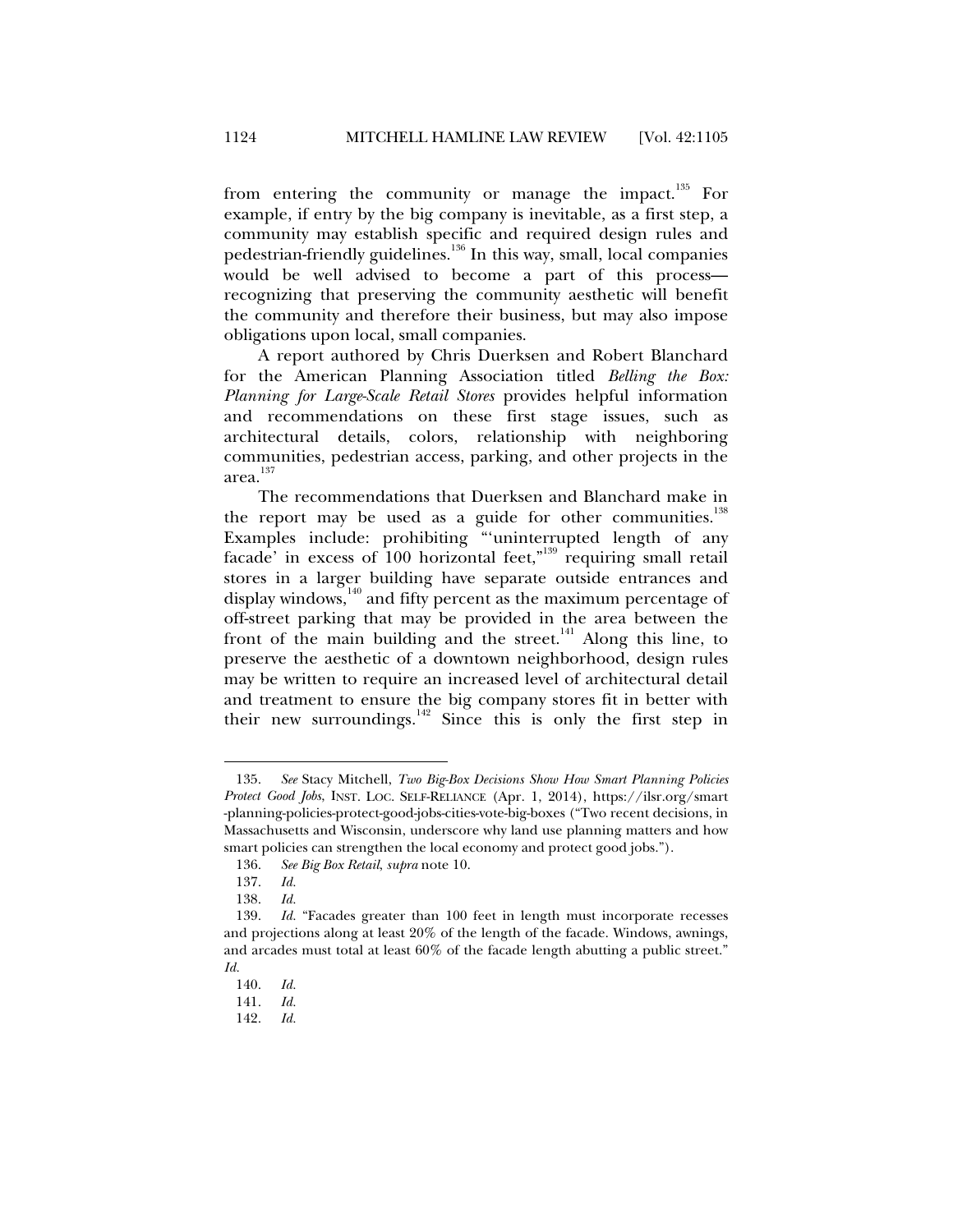managing a big company's entry into the community, the community must also prepare and take additional measures.<sup>1</sup>

### *2. Legislating to Protect Employees*

Anticipatorily, the community may also take legislative measures to protect the people who will be employed in the community and protect their powerful voice. Once again, local, small companies should be involved in this process for various reasons, not the least of which is that the requirements may end up applying to them. For example, the state may pass a requirement that certain, or all, businesses must provide a minimum amount of employee benefits.144 This mandate responds to not only the ethical issue that the big company should not take advantage of the local employment pool and, therefore, provide reasonable compensation, but also that employees without adequate benefits could place an increased burden on the community's assistance programs.<sup>145</sup> One counter-effect that must be kept in mind is that these requirements increase costs to employers and, therefore, may result in the employers employing fewer local people or charging increased prices for services or products.<sup>146</sup>

## *3. Being Flexible and Efficient*

When facing the possible changes associated with having a big fish come to town, all community members involved in bringing the big fish to the little sea must be flexible and efficient. Initially, of course, the flexibility comes in when local stakeholders, such as community administrators and local businesses, work together. The small business that sees the possibility of a big fish coming to town should consider what small fish do in the sea when threatened by, say, a shark. Like a school of fish, a pod, or a shoal, there is safety in numbers.

 <sup>143.</sup> *Id.*

 <sup>144.</sup> Irwin & Clark, *supra* note 130.

 <sup>145.</sup> *Id.* However, Irwin and Clark acknowledge that "this conclusion depends critically on whether large retailers such as Wal-Mart are imposing an additional social burden by displacing retail jobs with better benefits [versus] lessening the social burden by providing health care benefits to otherwise unemployed workers." *Id.*

 <sup>146.</sup> *Id.*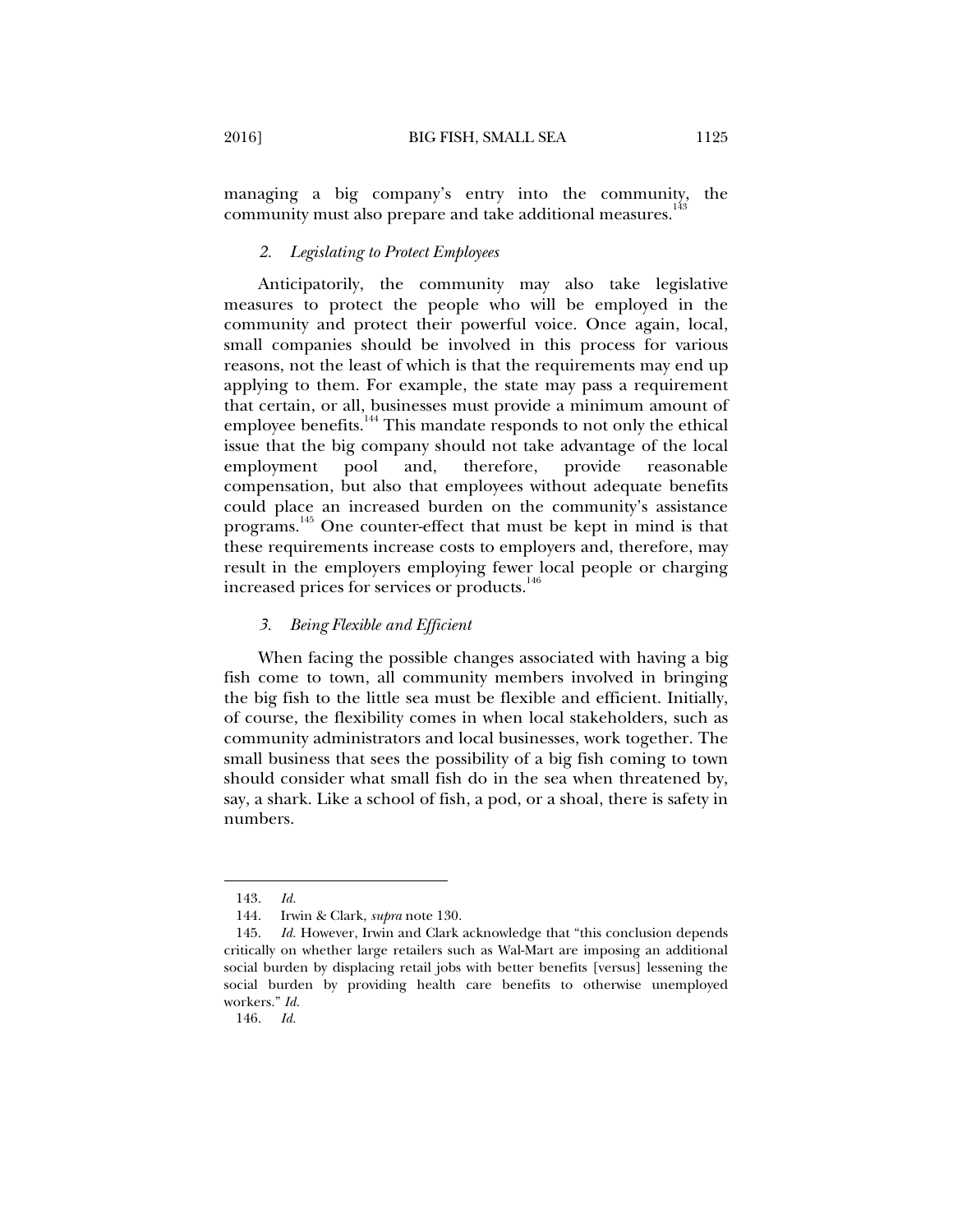Multiple local businesses benefit from forming a guild.<sup>147</sup> Nellie Akalp, CEO of CorpNet.com, "describes this congregation of small businesses as 'a school of little fish [that] team up and swim as one big fish to avoid being eaten.' In other words, she says, small businesses are swimming in an ocean that's far more dangerous than ever before."<sup>148</sup>

Consequently, a wise governance decision is for each small business to collaborate with other local retailers in an organized manner, such as creating a guild. Take, for example, the guild successfully formed in Edenton, North Carolina in response to a big box retailer.<sup>149</sup> The Edenton guild implemented five primary accomplishments to benefit local merchants, which included: (1) building collaboration with businesses that were not in the downtown region; (2) refining the region of the market; (3) pooling revenue for advertising; (4) coordinating together for special discounts on sales; and (5) collaborating with previously existing chains.<sup>150</sup> As members of the guild, or even without a guild, the local businesses may benefit from referring customers amongst each other.<sup>151</sup> The guild in Edenton had great results when the local businesses pooled their advertising revenue.<sup>152</sup> In this way, the guild members no longer paid for advertising individually and it gave the impression that Edenton offered a satisfying variety of goods and services.153 As a result, advertisements for local businesses quickly began appearing more frequently in the local newspapers and the ads were larger and more centrally located (i.e., not on the back of the paper).<sup>154</sup> Some local businesses advertised for the first  $time<sup>155</sup>$  In fact, the guild invited the newspaper's advertising editor to attend the guild meetings.<sup>156</sup> The guild took this approach

 <sup>147.</sup> Mitchell et al., *supra* note 65, at 18.

 <sup>148.</sup> Moore, *supra* note 47.

 <sup>149.</sup> Mitchell et al., *supra* note 65, at 18

 <sup>150.</sup> *Id.* ("The guild, which still operates today, devised several initiatives to increase the competitiveness, efficiency, and image of established retail merchants in Edenton.").

 <sup>151.</sup> Moore, *supra* note 47.

 <sup>152.</sup> Mitchell et al., *supra* note 65, at 21.

 <sup>153.</sup> *Id.*

 <sup>154.</sup> *Id.*

 <sup>155.</sup> *Id.*

 <sup>156.</sup> *Id.*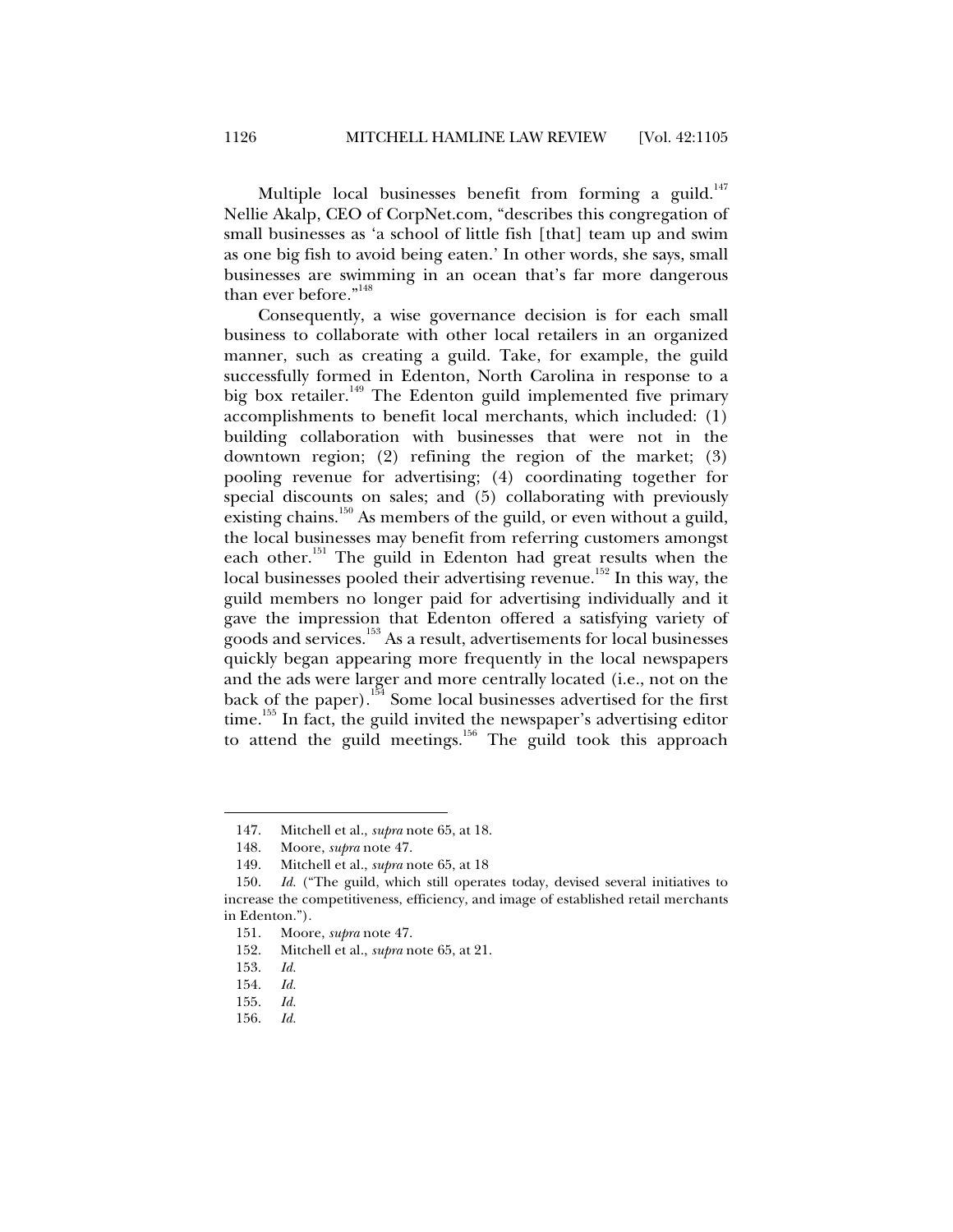further and did similar advertising campaigns in newspapers of surrounding communities.<sup>157</sup>

Market research based on the specific community's size and economics can help determine the type of business a community can support.158 Local merchants should know the customer demographics to be able to offer the best merchandise choices and respond to other consumer preferences.<sup>159</sup> These demographics will help management figure out whether the line of business and product or service choices fit in and have a greater potential of success in the community.<sup>160</sup> The board or management of these local businesses may determine that an analysis of the local census data would offer the necessary key information, such as the ages, occupations, and incomes of the community members.<sup>1</sup> Depending on the resources available to the small businesses and the decision by management to allocate available resources, another option is to hire marketing firms that will do this legwork

 <sup>157.</sup> *Id.* ("[S]pecial inserts and full-page ads closer to the front of the paper in an attempt to capture the consumer's attention and give the impression of a large array of brand-name products available in Edenton.").

 <sup>158.</sup> White, *supra* note 5 (noting with reference to a specific town that could not "sustain apparel and furniture stores as easily as it [could] beauty shops, restaurants, and used-car dealerships"). "[O]ne major asset in attracting businesses to an area can be found in the real estate profession. [The author] encourages planners to find partners in real estate professionals who know their community well." *Id.* (citation omitted).

 <sup>159.</sup> *See* KENNETH E. STONE, HOW LOCAL MERCHANTS CAN COMPETE 18 (1997), http://www2.econ.iastate.edu/faculty/stone/10yrstudy.pdf.

 <sup>160.</sup> White, *supra* note 5 (providing guidance to commercial real estate practitioners).

Each of the country's 394 regions—labor-market areas, as defined by the census—has at least a handful of high-growth companies. . . . "What we say to community leaders is: You need to find out who these fast-growth companies are—typically a lot of these companies, because of their size, are below the radar screen of economic-development people."

Forsman, *supra* note 45.

 <sup>161.</sup> STONE, *supra* note 159, at 18 (indicating that this information can be found at most public libraries). Another way to get key information is with focus groups. "You may also want to conduct customer focus groups where diverse groups of customers under the direction of a third party moderator to discuss what they like and dislike about your business. These can be done by community colleges, other colleges and universities and by private consultants." *Id.* at 4.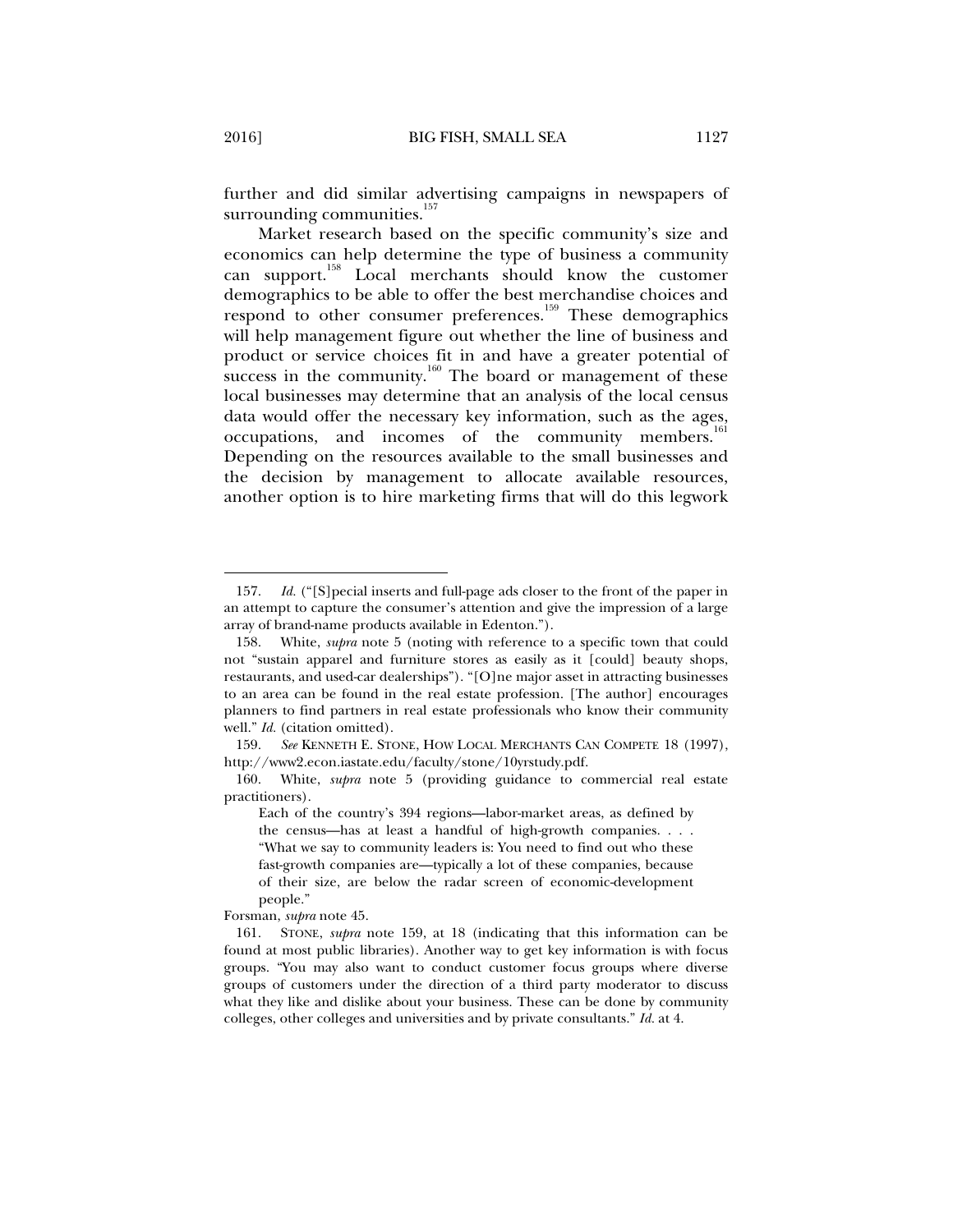and produce a report outlining the information in detail as it relates to the specific line of business.<sup>162</sup>

### *B. Market Basket Implications*

The analysis of big fish coming to a small sea usually does not include reference to more than the power of the community at large or the individual local businesses. This article suggests that governance decision making should add the possibility of a more beneficial transition, particularly for local businesses, that should focus efforts and more resources on entering into collaboration for planning<sup>163</sup>—collaborations with other local businesses and the local community government. In order to have an effective plan, the participants need to understand the whole picture and conduct research. In this section, this article underscores that one key tool that has been ignored is the power of employees who will work in a large company and the consumers who will shop there. The impact of both previously ignored players can be best observed and argued by laying out the Market Basket supermarket saga from the summer of 2013. In this saga, the center stage is taken by the shocking, robust performance by non-unionized employees and customers. After laying out the saga, this article will explain the governance guidance to be taken away from the results.

Market Basket is a quintessential example of the family run business that started small in 1916 as a small fish in a small sea.<sup>104</sup> The story of Market Basket, now a large grocery store chain headquartered on the east coast, provides an example of the impact of a large company in a small community. In particular, the Market Basket summer 2013 story uniquely demonstrates how a small community can engage to support one side in large business, the side that engages with the community. This power should wake some slumbering giants—big fish.

Market Basket is owned by Demoulas Super Markets, Inc. (DSM).<sup>165</sup> The company usually locates Market Basket supermarkets

 <sup>162.</sup> *Id.*

 <sup>163.</sup> Ozuduru & Guldmann, *supra* note 11 ("If private-sector decision makers become aware of the economic, social and environmental benefits of retail planning to increase economic resilience, and collaborate with public sector decision-makers, then sustainable urban development will be enhanced.").

 <sup>164.</sup> *History of Market Basket*, MY DEMOULAS, http://www.mydemoulas.net /history (last visited May 30, 2016).

 <sup>165.</sup> *Id.* In the past, some of the stores had the name Demoulas Market. Now,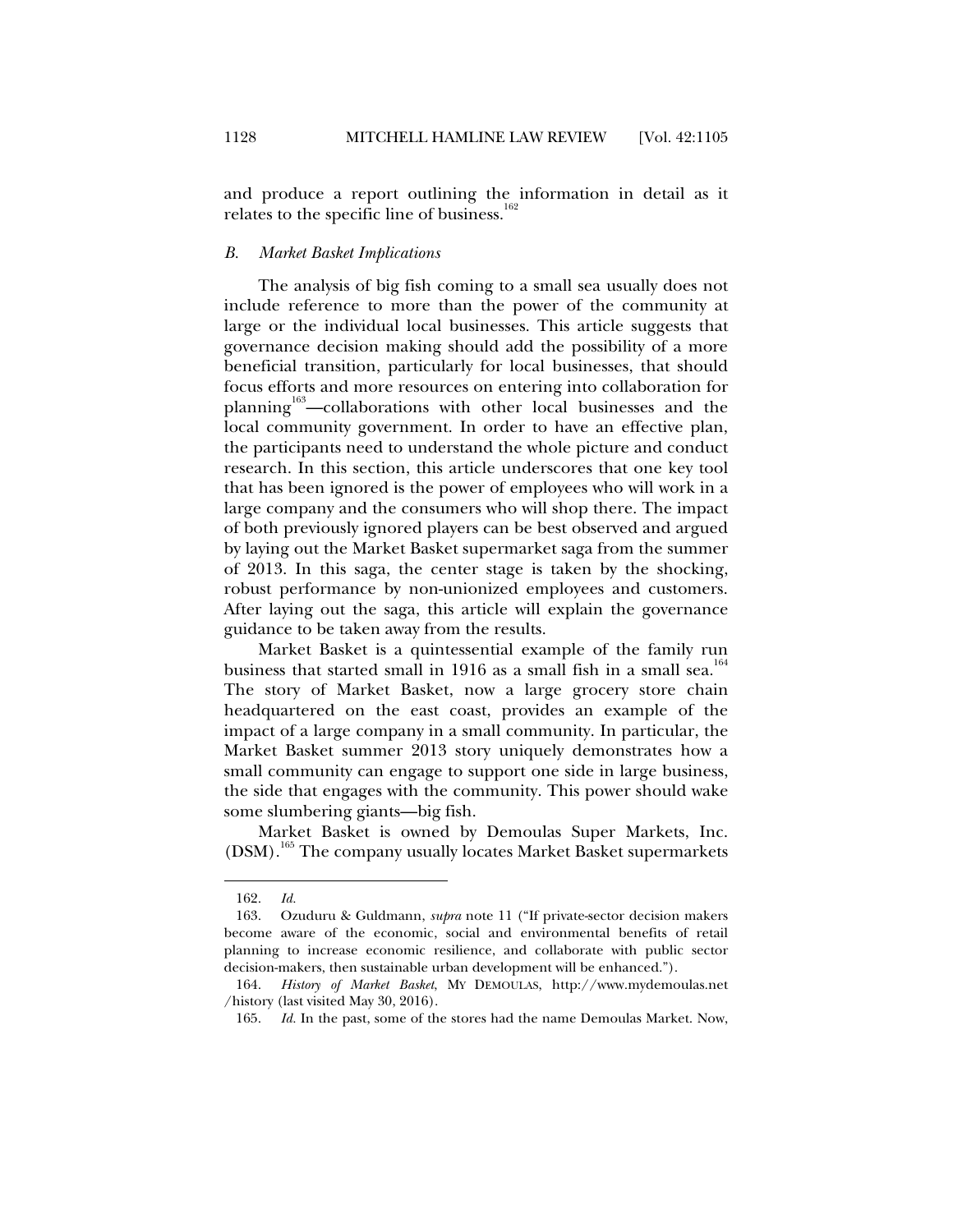in shopping centers with other stores in local communities, and frequently Retail Management and Development, Inc., a commonly controlled company, owns the shopping center properties.<sup>166</sup> Despite broiling family strife, the Market Basket chain has been successful.<sup>167</sup> Since 2000, DSM has opened an average of four or five new supermarkets each year and has relocated some of its preexisting stores to new locations that are either newly

ranked DSM as the sixth best supermarket in the nation.<sup>169</sup> The family business has been run by two sides of the Demoulas family, the "Mike side" and the "George side"—referring to the two sons of the founders.<sup>170</sup> Since 1987, the two sides of the Demoulas family have become irrevocably antagonistic as a result of tax

constructed or newly renovated.<sup>168</sup> Consumer Reports has even

j

167. *Id.* 

## *Id.*

168. *Id.*

In April 2008, with the opening of then its newest store in Reading, MA (#60) Market Basket has invested in opening [five] New locations, is in the process of building new stores to replace smaller , [sic] older, and outdated stores and it has also renovated and updated equipment in stores that where [sic] built within the last [fifteen] years. On June 10, 2009, Market Basket replaced its Chelsea, Massachusetts, store with a new building built on part of the DeMoulas-owned Mystic Mall. The New Bedford, Massachusetts (#65) store had its grand opening on Wednesday, October 6, 2010. On December 12, 2010, next door to their previous store, the Burlington, Massachusetts (#24) Market Basket opened their new store, [three] times the size of their previous store. The 108,000-square-foot . . . brand new Londonderry, New Hampshire (#42) Market Basket celebrated its grand opening on June 5, 2011.

*Id.*

 169. Paige Cooperstein, *Consumer Reports Reveals the 10 Best Supermarkets in America*, YAHOO FIN. (Mar. 31, 2014, 2:44 PM), http://finance.yahoo.com/news /consumer-reports-says-10-best-171113893.html;\_ylt

=AwrC1Cna08dWwxsAKj6TmYlQ;\_ylu=X3oDMTEzc2p0NzZlBGNvbG8DYmYxBHB vcwMyBHZ0aWQDVklEUFJEXzEEc2VjA3Nj.

170. *History of Market Basket*, *supra* note 164.

however, all of the stores operate under the name Market Basket. *Id.* "[T]he last of which, [number] 6 in Salem, New Hampshire changed in spring 2010." *Id.*

 <sup>166.</sup> *Id.*

Only two stores in the chain's history—number 38, in Plaistow, New Hampshire (there were two in Plaistow, NH that were close to each other on Route 125. Now there's one) and number 11 in Andover, Massachusetts—have ever closed, although stores have closed in order to relocate to larger locations.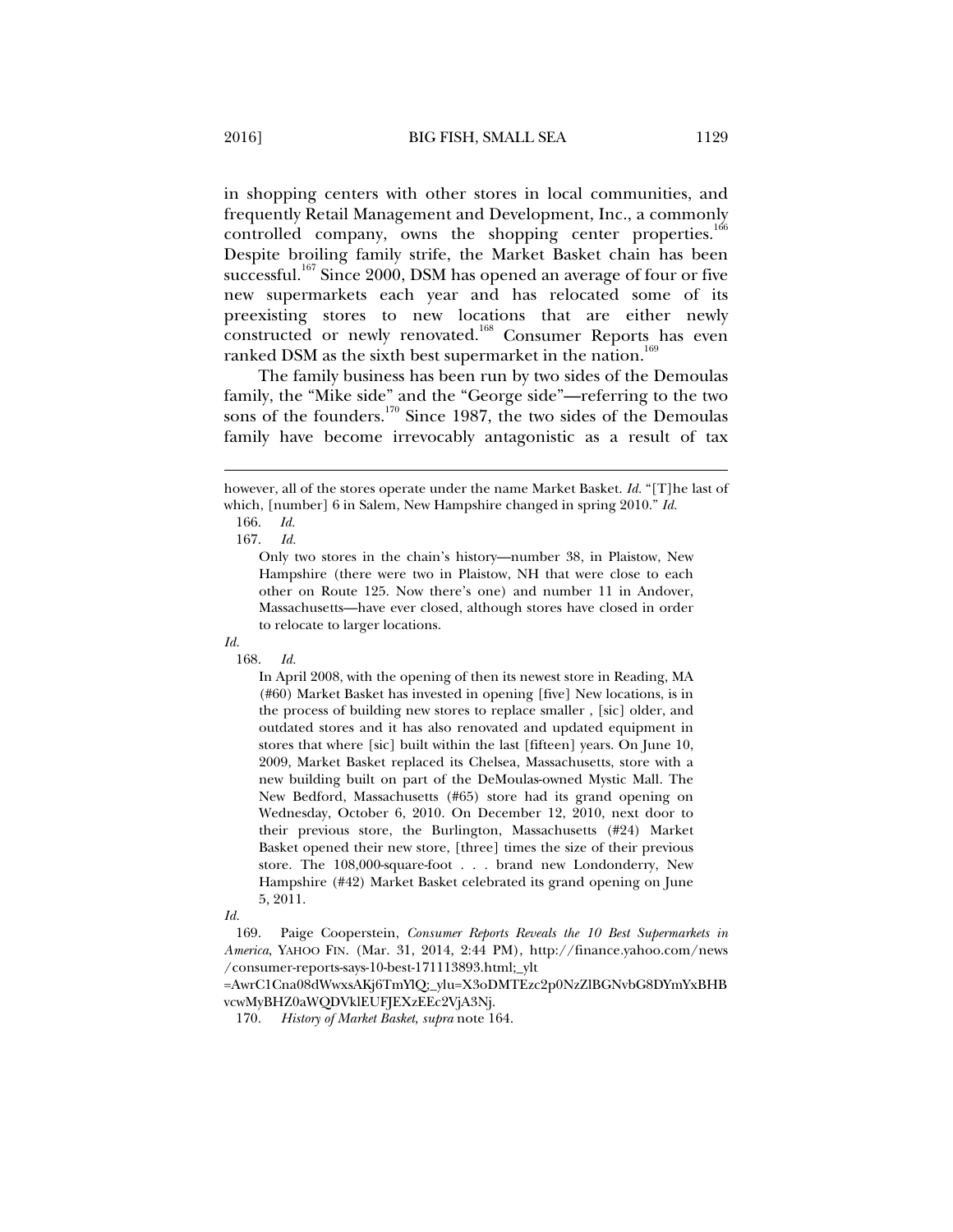irregularities filed by the Mike side for George's children.<sup>171</sup> After a lengthy trial, a jury found that the Mike Demoulas side of the family had engaged in wrongdoing against the George side of the family.<sup>172</sup> Despite these problems, DSM continued to grow.<sup>173</sup>

After the jury trial, and by order of the court, the George side of the family would hold a slight majority of shares in the company as compared to the Mike side.<sup>174</sup> The family factions would also be assigned different classes of shares.<sup>175</sup> The George family faction, embodied by George's son, Arthur S., received Class A shares.<sup>176</sup> The Mike family faction, embodied by Mike's son, Arthur T. (Arthur S.'s cousin), received Class B shares.<sup>177</sup>

Additionally, the court ordered that the board of directors be reorganized to include seven directors.178 Each class of shares, Class A and Class B, would appoint two directors, either family members or nominees.<sup>179</sup> Together, Class A and Class B would appoint three directors who are "disinterested, independent directors who meet the standards for independence as published by the New York Stock Exchange" (referred to as "A/B directors").<sup>180</sup> From 1999 to June 2013, a sub-group of the Class A shareholders, referred to as the "Rafaela group," voted consistent with the Class B shareholders.<sup>181</sup> Consequently, the Class B shareholders controlled

 <sup>171.</sup> Tara Myslinkski, *Demoulas v. Demoulas SuperMarkets, Inc.: A Case Study in Business Ventures Going Bad*, BOS. BUS. DIVORCE (July 11, 2012), http://www.bostonbusinessdivorce.com/demoulas-v-demoulas-supermarkets-inc.

Prior to 1987, DSM had been run amicably by two sides of the Demoulas family. *Id.* In 1987, the company experienced a series of events that precipitated the demise of friendly affairs between the two sides. *Id.* The Massachusetts Department of Revenue, in 1987, caught an irregularity in a tax filing that was in the name of George Demoulas' oldest son. *Id.* Mike Demoulas had submitted the return. *Id.* Not surprisingly, George's side researched the cause of the irregularities. *Id.* The further they dug, the more they realized that things were not as they should be. *Id.*

 <sup>172.</sup> Demoulas v. Demoulas, No. 2013-3171A, 2013 WL 5754104, at \*1 (Mass. Super. Ct. Sept. 25, 2013).

 <sup>173.</sup> Christopher Gren, *LETTER: Market Basket: A Little History*, WICKED LOC. PLYMOUTH (Aug. 21, 2014, 2:55 PM), http://plymouth.wickedlocal.com/article /20140821/News/140829821.

 <sup>174.</sup> *Demoulas*, 2013 WL 5754104, at \*1.

 <sup>175.</sup> *Id.*

 <sup>176.</sup> *Id.*

 <sup>177.</sup> *Id.*

 <sup>178.</sup> *Id.*

 <sup>179.</sup> *Id.*

 <sup>180.</sup> *Id.* (citing Demoulas v. Demoulas, 703 N.E.2d 1149 (Mass. 1998)).

 <sup>181.</sup> *Id.* at \*2.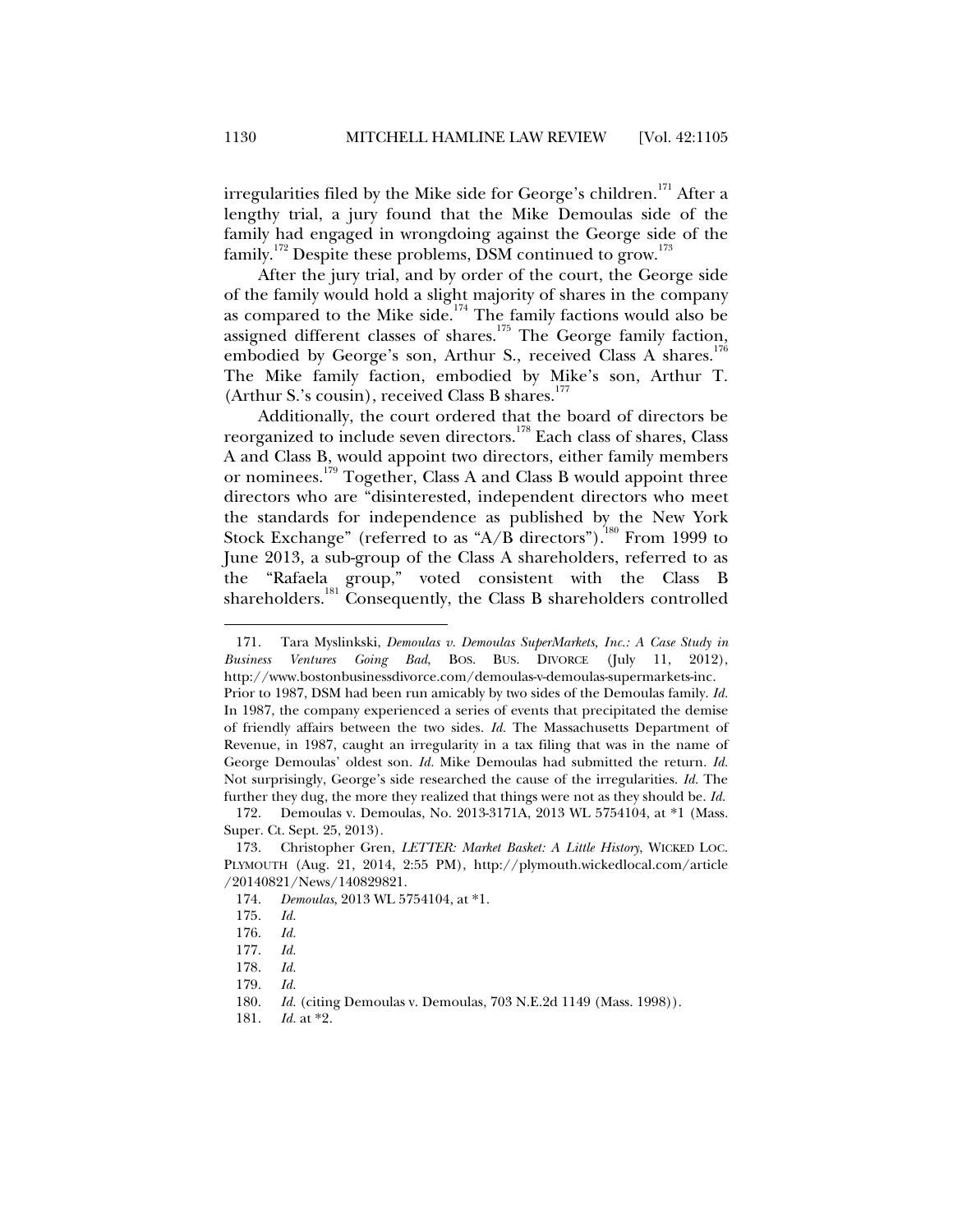the selection of the A/B directors, despite Class B constituting a slight minority of the shares.<sup>182</sup> Frequently, therefore, Class B is referred to as the majority controlling block during the 1999 to 2013 time period. During this period, the board appointed Arthur T., a shareholder in the Class B group, as chief executive officer of  $DSM.<sup>183</sup>$ 

The animosity between the family members had not stopped Market Basket from continuing to be a successful, large company with markets all over New England.<sup>184</sup> While Arthur T. ran the company as CEO, Consumer Reports ranked DSM as the seventh supermarket in the nation.<sup>185</sup> DSM, through the leadership of Arthur T., nurtured strong local ties.<sup>186</sup> The company put together a much appreciated retirement compensation fund for employees, with  $6500$  employees included.<sup>187</sup> In 2014, the fund was valued at over \$552 million, with a contribution of \$43 million in 2013.<sup>188</sup> "[In 2012], the company recorded net income of \$217 million on \$4 billion in revenue."<sup>189</sup>

Arthur T. did not underestimate the value of the DSM employees in each supermarket. Employees valued him for his personal nature. They would relate stories of how he visited stores and remembers peoples' names, birthdays, and family concerns.<sup>190</sup>

One of the issues at the heart of the controversy between the two sides of the family derives from Arthur T.'s decision to fund an employee profit-sharing plan. The Arthur S. side saw funds that could have gone to shareholders go into the profit sharing plan. As part of this other stakeholder emphasis, in November 2007 DSM decided to invest \$12.5 million in Federal Home Loan Mortgage Corporation. In May 2008, DSM invested an additional \$33.75

 <sup>182.</sup> *Id.*

 <sup>183.</sup> *Id.*

 <sup>184.</sup> Casey Ross, *Fight for Control of Market Basket Leads to New Lawsuit*, BOS. GLOBE (Sept. 6, 2013), http://www.bostonglobe.com/business/2013/09/05 /fight-for-control-market-basket-leads-new-lawsuit/0dssKvYTKZnzgdtno371tL

<sup>/</sup>story.html.

 <sup>185.</sup> Gren, *supra* note 173.

 <sup>186.</sup> *Id.*

 <sup>187.</sup> *Id.*

 <sup>188.</sup> *Id.*

 <sup>189.</sup> *Id.*

 <sup>190.</sup> Callum Borchers, *Arthur T. Demoulas's Personal Touch Can Cut Both Ways*, BOS. GLOBE (Aug. 22, 2014), http://www.bostonglobe.com/business /2014/08/21/arthur-demoulas-profile-personal-touch-that-can-cut-two-ways /IqkmJ1i7A4AFKpLenN8vBM/story.html.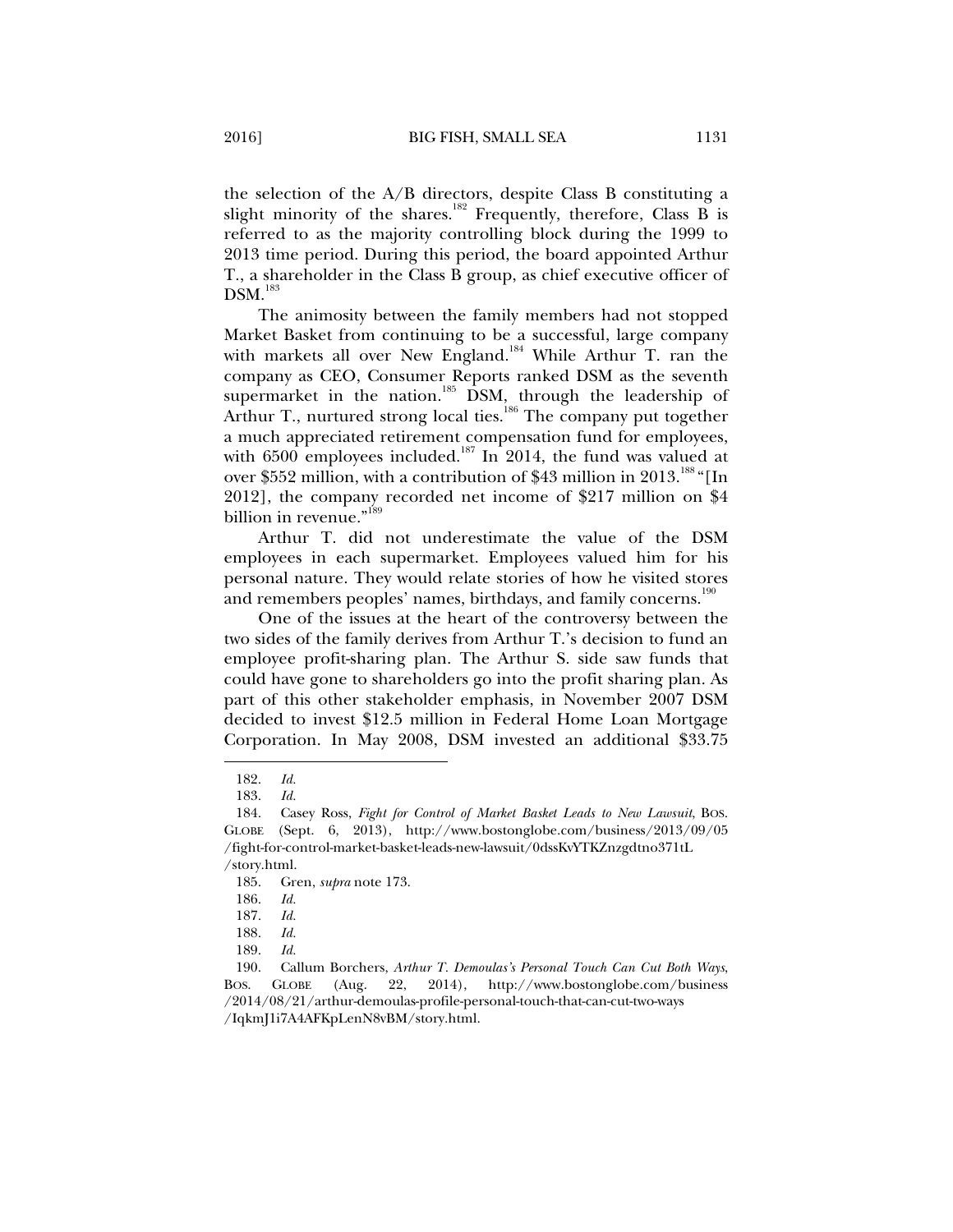million in Federal National Mortgage Association. In August 2008, the trustees reported those investments to the board of directors.<sup>1</sup> In January 2009, the board of directors voted five to two to make a restorative payment to the profit sharing plan of \$46 million to replace the money lost to Freddie Mac and Fannie Mae.<sup>192</sup>

The shareholders from the Arthur S. side of the family sued.<sup>193</sup> The lawsuit dragged on for years.<sup>194</sup> In June 2013, Judge Zobel authorized the plaintiffs to "seek full recovery of the \$46 million loss."<sup>195</sup>

In June 2013, this saga saw the Rafaela group switch its voting alignment to vote consistent with the Class A shareholders. That Rafaela group held just over  $4\%$  of the shares.<sup>196</sup> Correspondingly, the power to control the determination of the Class A/B director slots changed to the Class A shareholders.<sup>197</sup> The Class A shareholders continued to hold a slight majority of shares, and their vote filled the majority of directors' position on the board, including Arthur S. to the board.<sup>198</sup> The shareholders voted by a

j

196. *Id.*

 197. Demoulas v. Demoulas, No. 2013-3171A, 2013 WL 5754104, at \*2 (Mass. Super. Ct. Sept. 25, 2013).

198. *Id*.

In August of 2012, the A shareholders designated defendant Keith O. Cowan as one of their two directors. Cowan, according to all the evidence submitted, has had a long and distinguished career in business and law, including a history of earnings such that he would have no economic need for the fees his service as a director of DSM would bring. He had no prior relationship or acquaintance of any kind with DSM or anyone involved with it. Soon after he began his service, Cowan developed concerns about the company, which he expressed in a letter to the then board chair, dated October 18, 2012. Cowan's letter indicated his intention to propose to the board resolutions that would impose certain limits on management's authority to act without board approval; establish an approval process for related-party transactions; require specified planning and analysis before real estate investments; and replace the trustees of the company's profit sharing plan. Cowan also expressed concerns about management's views regarding capital structure, and proposed that the board discuss that topic at its next

 <sup>191.</sup> Jana Kasperkevic, *A Timeline of the Market Basket Supermarket Family Feud*, GUARDIAN (Aug. 14, 2014, 8:00 AM), http://www.theguardian.com/money/us -money-blog/2014/aug/14/timeline-market-basket-supermarket-arthur-family -feud.

 <sup>192.</sup> *Id.*

 <sup>193.</sup> *Id.*

 <sup>194.</sup> *Id.*

 <sup>195.</sup> *Id.*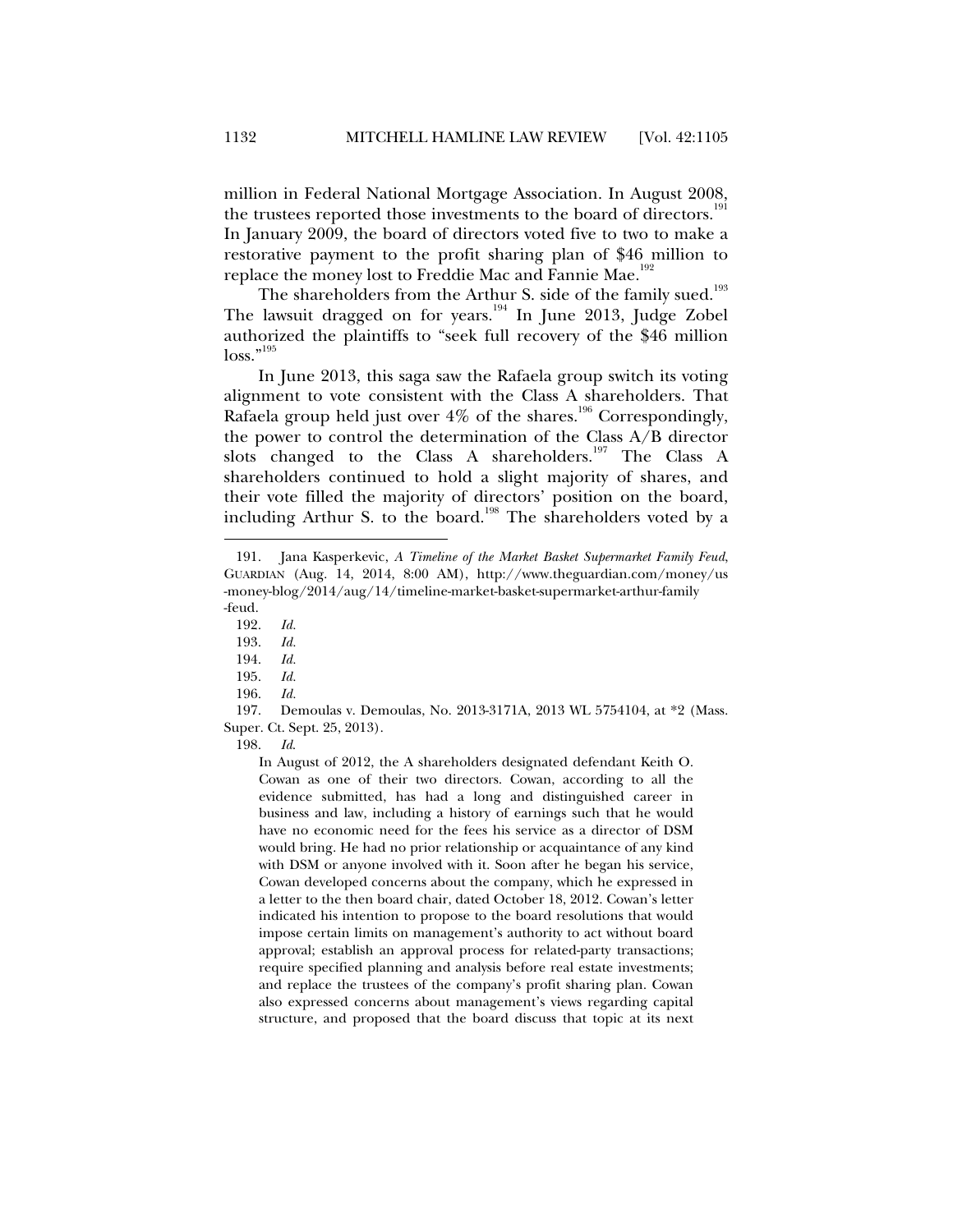majority to fill the A/B director positions with Keith O. Cowan and two others chosen by Class A shareholders.<sup>199</sup>

Soon after the appointment of the new board of directors, the Mike side, led by Arthur S., started taking steps to depose Arthur T., including visiting top DSM executives unannounced at their homes.<sup>200</sup> When the Market Basket employees learned that Arthur S. was taking steps to depose Arthur T., they began showing their support for their chief executive officer, Arthur T., including attending board meetings to rally for Arthur  $T.^{^{201}}$ .

In August 2013, the board voted in favor of a distribution of \$300 million to the shareholders.<sup>202</sup> In addition, on June 23, 2014, Arthur T. and two other officers were fired by the DSM board of directors. The board appointed Felicia Thornton and James Gooch to replace them. $203$ 

When the board of directors fired Arthur T., the employees responded with a greatly increased campaign to put their boss back into office.<sup>204</sup> By June 25, 2014, days after Arthur T. was fired, seven executives quit their jobs to protest his firing.<sup>205</sup> More information and testimonials appeared on the Facebook page "Save the Market Basket," which had been created the year before.<sup>206</sup> Similarly, the website "We Are Market Basket," which had been created the year before, became very active.<sup>207</sup> In July, employees at the Market Basket store in Burlington, Massachusetts led the way by handing out "We are Market Basket and we need your help" pamphlets to customers.208 Also in July, the employees at the Market Basket store

meeting. Cowan did not at that time propose replacing Arthur T. as president [and CEO], or otherwise changing management personnel.

*Id.*

 <sup>199.</sup> *Id.*

 <sup>200.</sup> Affidavit of Joseph L. Rockwell at 2, *Demoulas v. Demoulas*, No. 2013-3171A, 2013 WL 5754104 (Mass. Super Ct. Sept. 25, 2013); *see also* Jon Chesto, *Demoulas Family Returns to Court in Market Basket Dividend*, BOS. BUS. J. (Sept. 5, 2013), http://www.bizjournals.com/boston/blog/mass\_roundup/2013/09 /demoulas-family-in-court-again.html.

 <sup>201.</sup> Chesto, *supra* note 200.

 <sup>202.</sup> *Id.*

 <sup>203.</sup> Kasperkevic, *supra* note 191.

 <sup>204.</sup> *Id.*

 <sup>205.</sup> *The Rebirth of Stakeholder Capitalism?*, ROBERT B. REICH (Aug. 9, 2014), http://robertreich.org/post/94260751620; *see also* Kasperkevic, *supra* note 191.

 <sup>206.</sup> Kasperkevic, *supra* note 191.

 <sup>207.</sup> *Id.*

 <sup>208.</sup> *Id.*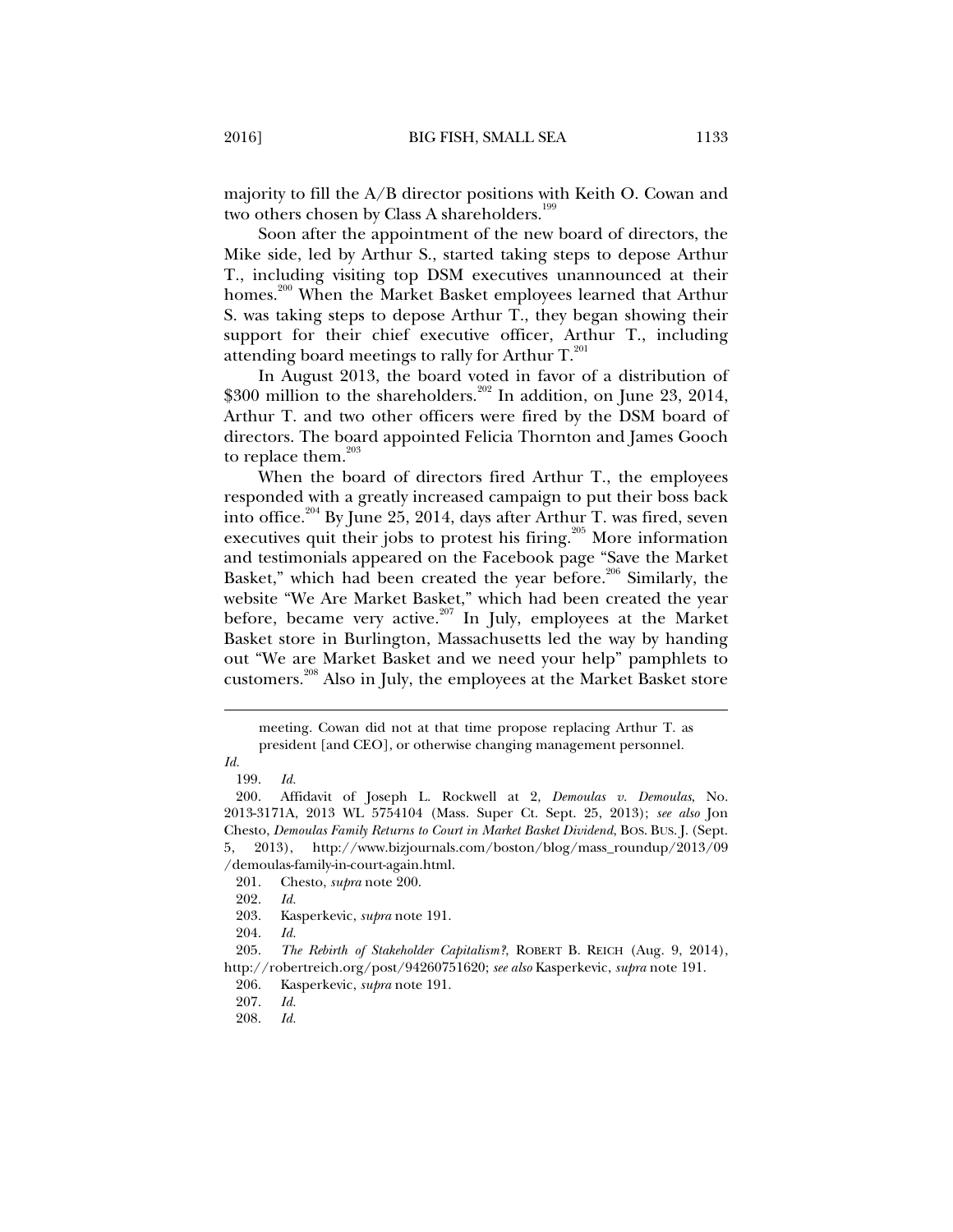in Tewksbury, Massachusetts, where DSM is based, demanded that the company rehire Arthur T. as chief executive officer.<sup>209</sup> On July 18, 2014, "We Are Market Basket" held its first rally demanding that the company rehire Arthur T., and asked others to support their efforts.<sup>210</sup> Employees at Market Basket stores around Massachusetts stopped working to boycott Arthur T.'s removal.<sup>211</sup> Customer traffic significantly declined.<sup>212</sup>

Toward the end of July 2014, Arthur T. released a statement asking DSM to hire back the employees.<sup>213</sup> His side of the family announced its interest to buy out the other side of the family of their DSM shares.214 The board of directors met to consider the Class B shareholders' offer and other options.<sup>215</sup> While the board of directors mulled over its options, "We Are Market Basket" held its third rally in Tewksbury.<sup>216</sup> On July 30, 2014, Felicia Thornton and Jams Gooch demanded that boycotting employees return to work by August  $4.^{217}$  On Sunday, August 3, Arthur T. issued a statement that he was ready to return to his position of CEO to restore the business.<sup>218</sup> On August 4, the deadline for boycotting employees, DSM held a job fair for potential job applicants.<sup>219</sup> The turnout was low.220 On August 5, "We Are Market Basket" held its fourth rally in Tewksbury.<sup>221</sup> During this time, Market Basket stores had meager provisions on the shelves.<sup>222</sup> Employees picketed in front of the stores, encouraging consumers to shop elsewhere to support efforts

j

221. *Id.*

 <sup>209.</sup> *Id.*

 <sup>210.</sup> Kasperkevic, *supra* note 191.

 <sup>211.</sup> *Id.*

 <sup>212.</sup> Katharine Q. Seelye & Michael J. de la Merced, *Grocery Chain Reels as Employees and Customers Rally for an Ousted President*, N.Y. TIMES (Aug. 6, 2014), http://www.nytimes.com/2014/08/06/us/grocery-chain-reels-as-employees-and -customers-rally-for-an-ousted-president.html?\_r=0.

 <sup>213.</sup> *Id.*

 <sup>214.</sup> *Id.*

 <sup>215.</sup> *Id.*

 <sup>216.</sup> *Id.*

 <sup>217.</sup> *Id.*

 <sup>218.</sup> *Id.*

 <sup>219.</sup> *Id.*

 <sup>220.</sup> Casey Ross et al., *Market Basket Vows to Replace Dissident Workers*, BOS. GLOBE (July 31, 2014), https://www.bostonglobe.com/business/2014/07/30 /arthurs/pHOF5ySLsjQusOWEQ3HwNP/story.html.

 <sup>222.</sup> *Id.*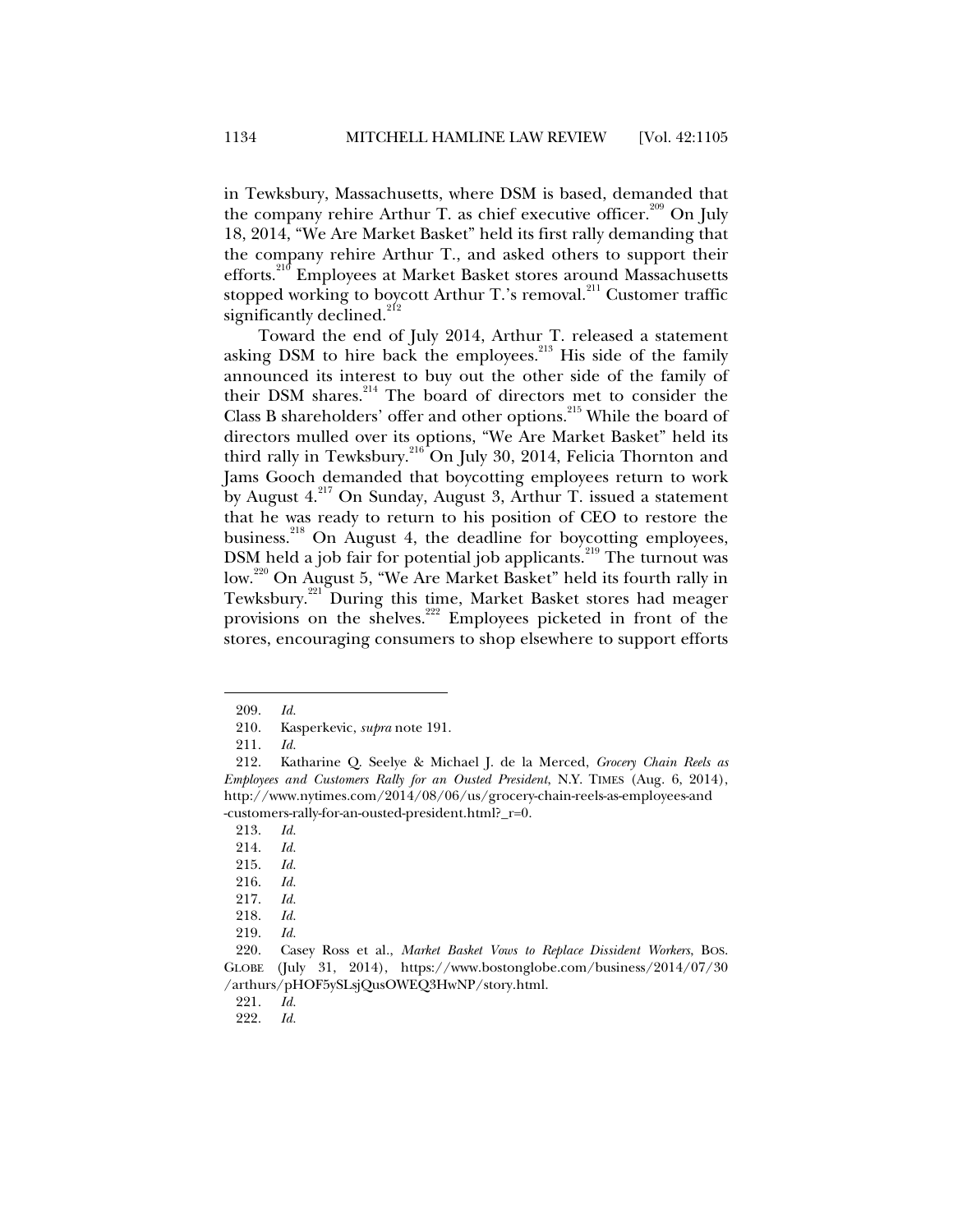to reinstate Arthur  $T^{223}$ . There was concern that boycotting employees would be fired or, otherwise, retaliated against. $224$ 

On August 7, 2014, Massachusetts' Attorney General Martha Coakley published "a hotline for Market Basket employees."<sup>225</sup> The next day Massachusetts Governor Deval Patrick wrote a letter to DSM's board of directors urging that they resolve the issue soon.<sup>226</sup> "[F]ailure to resolve this matter is not only hurting the company's brand and business, but also many innocent and relatively powerless workers whose livelihoods depend on you."<sup>227</sup> The board of directors indicated that it invited Arthur T. back to DSM, but not into the position from which he was fired.<sup>228</sup>

On August 9, 2014, Arthur S. issued a statement indicating that he would sell his shares to Arthur T. and provide a loan to Arthur T. to do the buy, but "on his own terms."<sup>229</sup> He noted that Arthur T.'s "conduct to date" undermined the company.<sup>230</sup> In response, Arthur T. issued a statement that he did not want to negotiate the deal in the press.<sup>231</sup> The three independent directors on the board issued a statement that boycotting workers should get back to work to "end this zero sum game and act in the best interest of our associates, customers—and in the end, our company."<sup>232</sup>

On August 14, 2014, Governor Deval Patrick issued a statement that he spoke with DSM's board of directors and Arthur T.<sup>233</sup> He said they were working on a deal.<sup>234</sup> Governor Patrick asked the boycotting employees to go back to work.<sup>235</sup> Later that month, DSM restored Arthur T. to his position as CEO, and Arthur T. reached a \$1.5 billion deal to buy the 50.5% of shares owned by the Class A shareholders. $236$  By this time, demonstrations and boycotts

j

227. *Id.*

- 228. *Id.*
- 229. *Id.*
- 230. *Id.*
- 231. *Id.*
- 232. *Id.*
- 233. *Id.*
- 234. *Id.*
- 235. *Id.*
- 

 <sup>223.</sup> *Id.*

 <sup>224.</sup> *Id.*

 <sup>225.</sup> Kasperkevic, *supra* note 191.

 <sup>226.</sup> *Id.*

 <sup>236.</sup> Adam Vaccaro, *Market Basket Deal: Arthur T. Demoulas to Buy Out Grocery Chain*, BOSTON (Aug. 27, 2014, 10:07 PM), http://www.boston.com/business/news /2014/08/27/demoulas-sides-reach-deal/YHVqrKp65XS3DBzJd2PulI/story.html.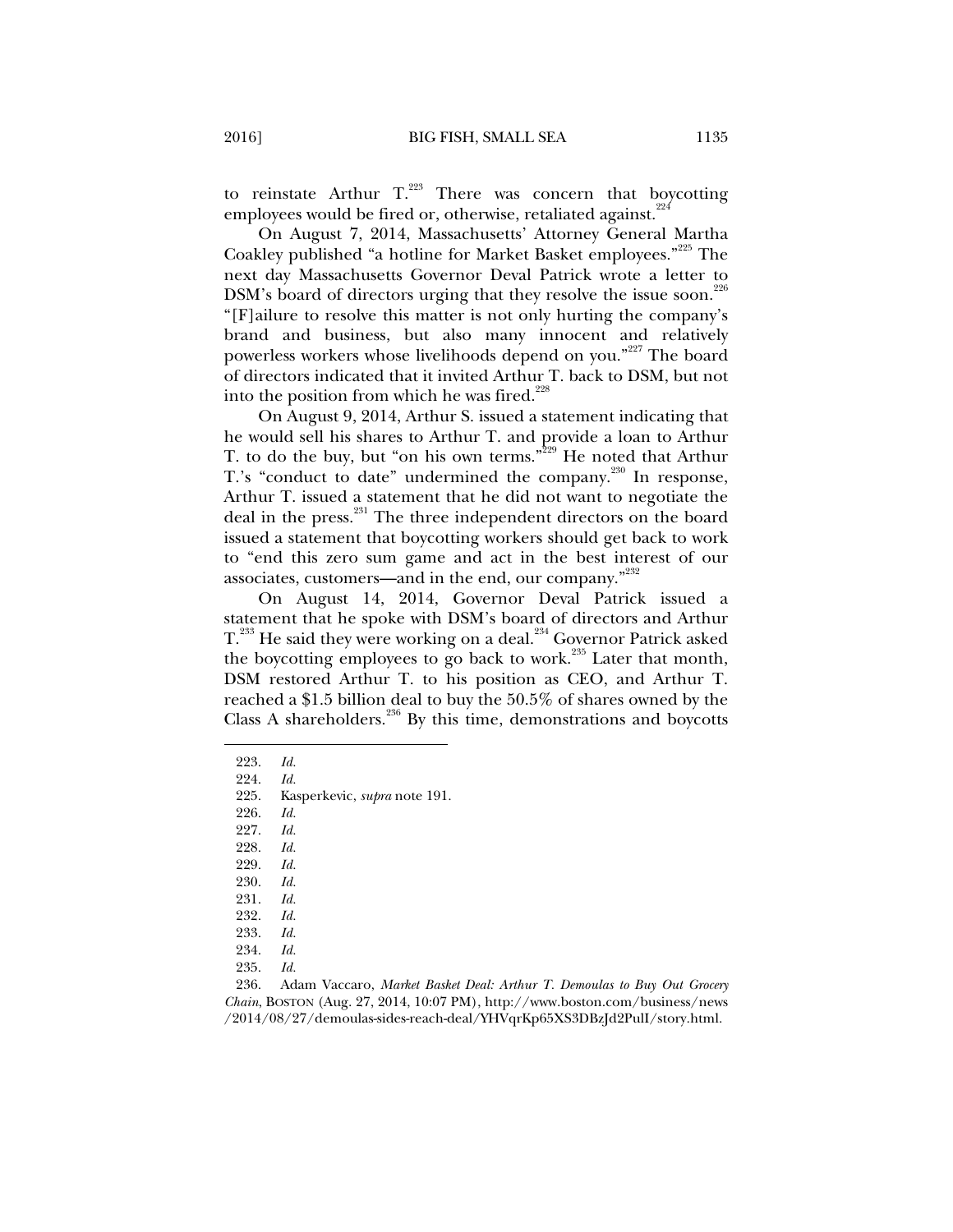had caused inactivity in most of the seventy stores in the DSM  $chain.<sup>237</sup>$ 

What is this effect? From a small community and local business governance standpoint, it is a tool. It is the force from within. Local people who are employed at the big company or who frequent the big company for business have power if they act cohesively. To this end, the big business is well advised to keep its employees and consumers happy.

Theories of corporate social responsibility set forth the "enlightened self-interest model," which holds that those businesses that participate in and support their local communities will experience success.<sup>238</sup> Some studies have also shown that local merchandisers generate greater benefits for local communities than do big companies.239 Conduct and decision making of larger businesses derives from the nature of the business beast, corporate or otherwise.<sup>240</sup> The big business is set up to achieve profit maximization for the owners. However, through the enlightened self-interest model, by committing to supporting the local community, larger companies may make a governance decision that is not one that on its face sacrifices profit for the good of the community, as long as there is payback. $^{241}$ 

The theory of enlightened self-interest points out that a big business' socially responsible behavior provides a channel to directly enhance those business' public image.<sup>242</sup> Better public

j

242. *Id.*

 <sup>237.</sup> *The Rebirth of Stakeholder Capitalism?*, *supra* note 205.

The directors of "Market Basket" are now considering selling the company. Arthur T. has made a bid, but other bidders have offered more. Reportedly, some prospective bidders think they can squeeze more profits out of the company than Arthur T. did. But Arthur T. may have known something about how to run a business that made it successful in a larger sense.

*Id.*

 <sup>238.</sup> Terry L. Besser, *Community Involvement and the Perception of Success Among Small Business Operators in Small Towns*, 37 J. SMALL BUS. MGMT. 16, 16 (1999).

 <sup>239.</sup> Stacy Mitchell, *Key Studies: Why Local Matters,* INST. LOC. SELF-RELIANCE (Dec. 22, 2011), https://ilsr.org/key-studies-why-local-matters.

 <sup>240.</sup> HALEBSKY, *supra* note 2, at 5 ("The behavior of the corporation is related to its peculiar organizational characteristics, which are both a cause and a consequence of its size.").

 <sup>241.</sup> Lynn MacDonald, *Examples of Enlightened Self-Interest in Business*, HOUS. CHRON., http://smallbusiness.chron.com/examples-enlightened-selfinterest -business-22880.html (last visited May 30, 2016).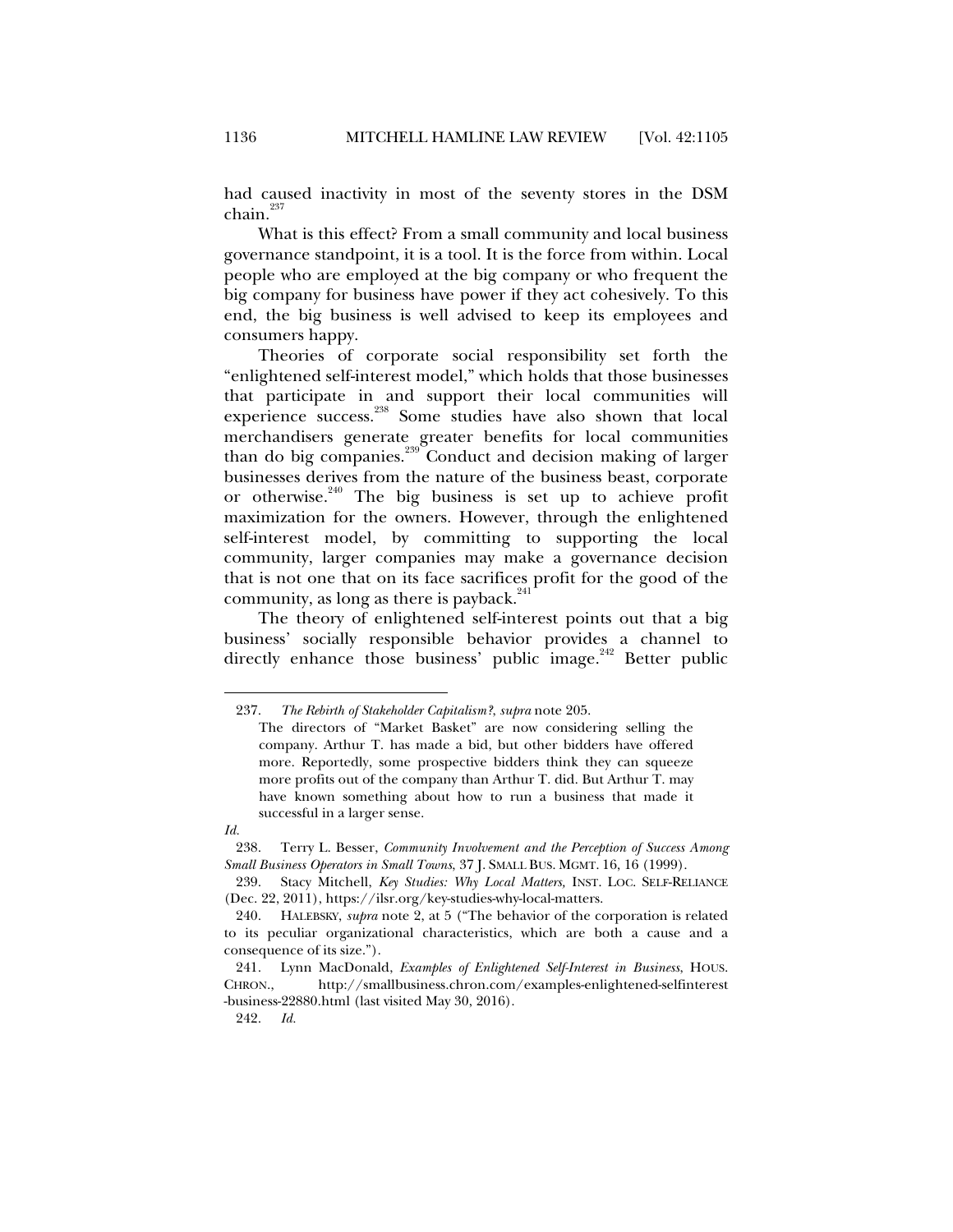image means an increased chance that local customers and employees will purchase items from a business, that banks will give them "attractive rates" for loans, that suppliers will be fair, and that collaborators will "seek[] it out as partners on lucrative ventures."  $243$ Constructively, this argument holds that employees within the big business are ensured to receive livable wages and other positive treatments, and consumers remain happy with purchases and the ethos of the big business.<sup>244</sup> The big business gains by increased reputation-linked sales and the small community gains by the power it gains from having a force from within. The local community, through collaboration, ensures that this happens through planning, ordinances, and regulations. As discussed above, the push for zoning, minimum wage and benefit requirements, and customer services benefits the community in and of itself.<sup>245</sup> In addition, it establishes an additional tool for locally grown employees and consumers who will act.

### IV. CONCLUSION

Impacts of the big fish coming to the small sea cannot be labeled as completely destructive to the community or to local business. Instead, the impact is a hazy picture. The small community, however, should act proactively to manage the situation to its advantage. Additionally, local businesses have much to gain by taking steps to ensure that the impact heads in a positive direction. Key to this success is staying vigilant, as well as understanding approaches and available tools that have worked for other communities.

This article has set forth the landscape of the small communities and characteristics of the big businesses. In particular, its analysis of studies shows that the impact of big businesses on small communities can become a force that is not all bad and that can be managed. Further, this article presents recommendations that the small community and local businesses should follow, in order to prepare and implement a strategy to deal with the big fish, most notably, being flexible and efficient in order to work together; collaborating between business and administrators; forming a guild; and using the tools previously mentioned. The power of the

 <sup>243.</sup> Besser, *supra* note 238, at 17.

 <sup>244.</sup> *See supra* Section III.A.2.

 <sup>245.</sup> *See supra* Sections III.A.1–.3.